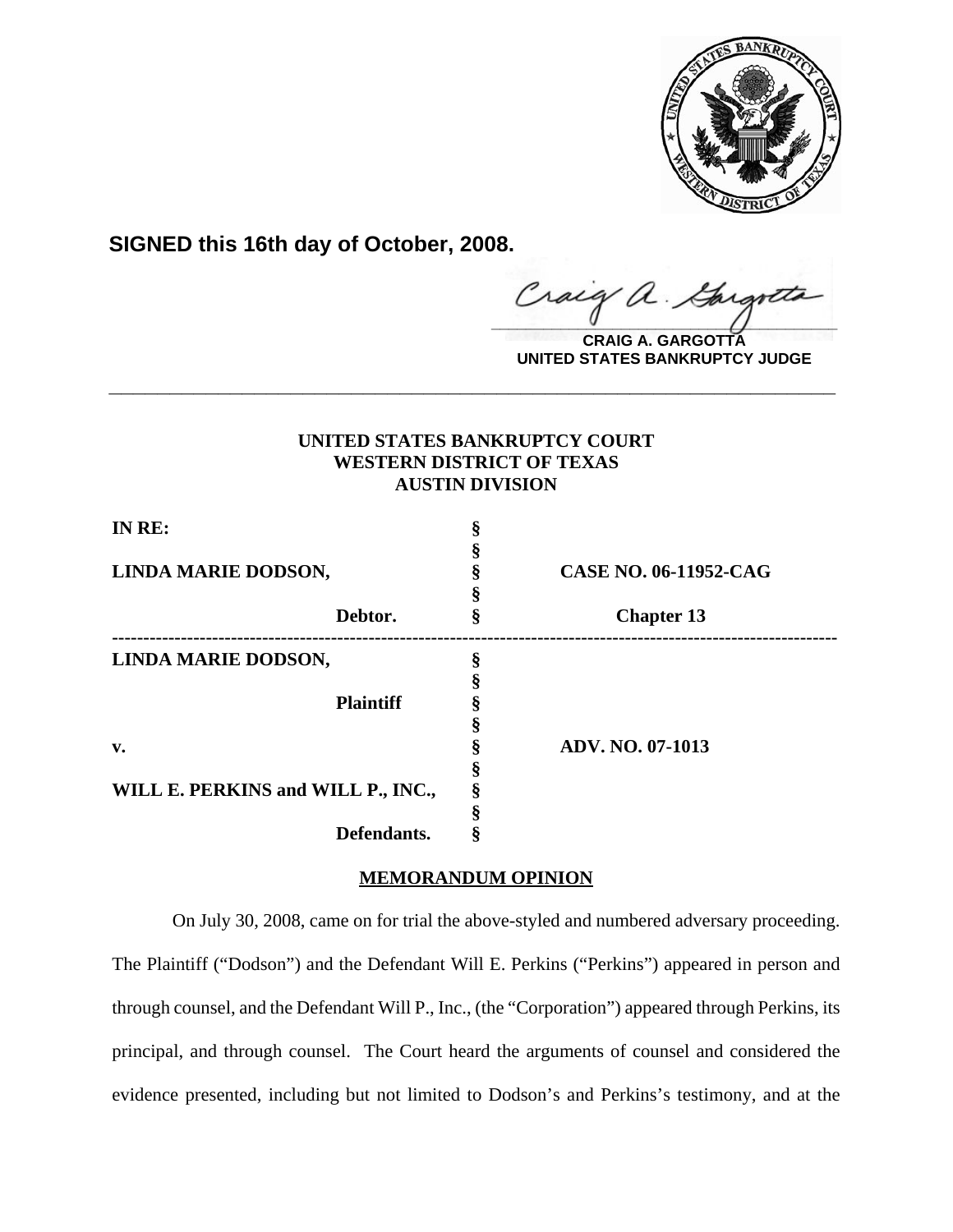conclusion of the trial took the matter under advisement. The following constitute the Court's findings of fact and conclusions of law under Federal Rule of Bankruptcy Procedure 7052, in support of its Judgment entered contemporaneously herewith.

#### **BACKGROUND**

This case involves the interpretation and application of certain Texas statutes that govern the rights and duties of parties to a contract for deed involving property in Texas. Certain of the background facts as stated in the parties' pre-trial orders are not disputed, and other facts were established at trial, as follows:

1. On September 15, 1997, Dodson and Charles Kruger, then her boyfriend, as purchasers and Perkins as seller entered into a contract for deed (the "Original Contract") with respect to certain real property located in Bastrop County, Texas, commonly known as 129 Crenshaw Lane, Bastrop, Texas (the "Property"). The Property at the time the Original Contract was executed was unimproved; Dodson thereafter moved her manufactured home onto the site and made it her residence.

2. On or about June 28, 1999, a subsequent contract for deed covering the Property, virtually identical to the Original Contract except that it named only Dodson as purchaser, was executed (the "Second Contract," referred to generally herein, with the Original Contract, as the "Contract" or the "Contracts"). Perkins does not recall executing the Second Contract, but did not establish at trial that the signature of the Seller on it was not his.

3. The purchase price of the Property under each of the two Contracts was \$25,000, with a \$500 down payment.

4. On or about February 3, 2003, the Property was conveyed by Perkins to Will P., Inc.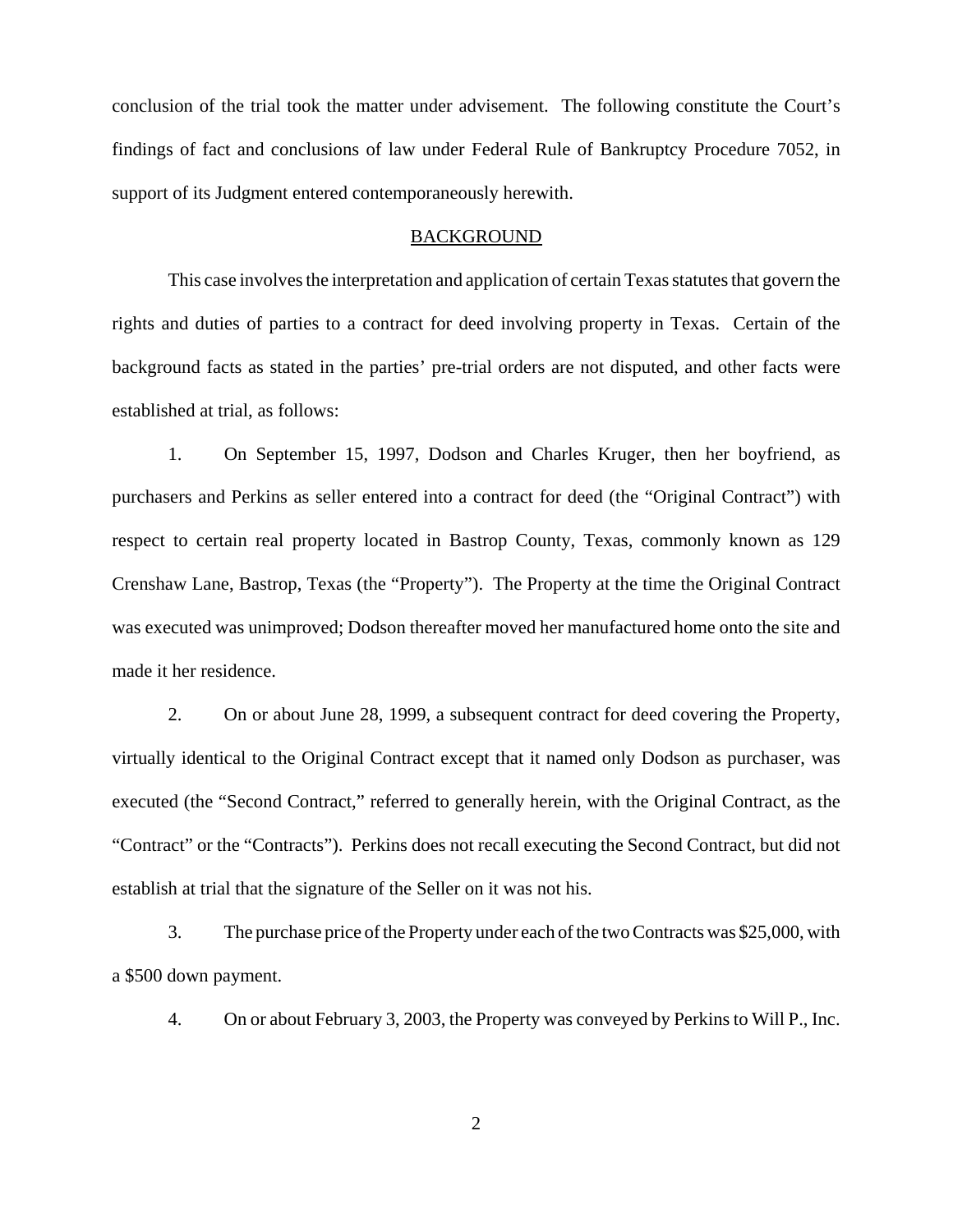## THE PARTIES' ARGUMENTS

The Plaintiff alleges that the Defendants failed to provide her with certain annual statements required under § 5.077 of the Texas Property Code to be provided to the purchaser by the seller under a contract for deed. While the parties agree that § 5.077 governs this case, there may be an issue as to which version of that provision applies.

Conveyances by contract for deed are regulated by statute in Texas, and a brief history of

that regulation may be helpful:

In 1995, the Legislature amended chapter 5 of the Texas Property Code to address serious abuses in the acquisition of homes in the colonias. . . . The colonias are substandard, generally impoverished, rural subdivisions that typically lack basic utilities and other infrastructure. . . . Concentrated along the Texas border with Mexico, colonia residents almost always acquire residential lots through executory contracts called "contracts for deed" or "contracts for sale.". . . [I]n this type of contractual conveyance, legal title to the property does not transfer until after all purchase payments have been made, unlike a traditional mortgage in which legal title transfers upon closing the transaction. . . .

The Legislature found that purchasers had little legal protection under the contract-for-deed financing arrangement and no statutory right to critical information about the colonia property being purchased. . . . Sellers have sold individual lots to two or more purchasers, sold lots without written contracts, and placed liens on lots subsequent to the sale without informing the purchasers and colonia residents. . . . Colonia residents also complain that sellers frequently misrepresent the availability of water, sewer service, and other utilities, and that the residents are often not informed when property being sold lies in a flood plain or is otherwise unsuitable for habitation. . . .

Although the Legislature considered a prohibition of contract-for-deed conveyances to end these abuses, it determined that many residents building homes in these areas need this method of financing because they do not have access to traditional mortgage financing. . . . The contract-for-deed arrangement, however, allows low-income persons to purchase property and build homes on the property.

*Flores v. Millennium Interests, Ltd.*, 185 S.W.3d 427, 434-35 (Tex. 2005) (Wainwright, J.,

concurring).

Thus, the predecessor to  $\S 5.077$ , Texas Property Code  $\S 5.100$  (1995), that was in effect

when the parties in this case signed the Original Contract, applied only to certain counties where the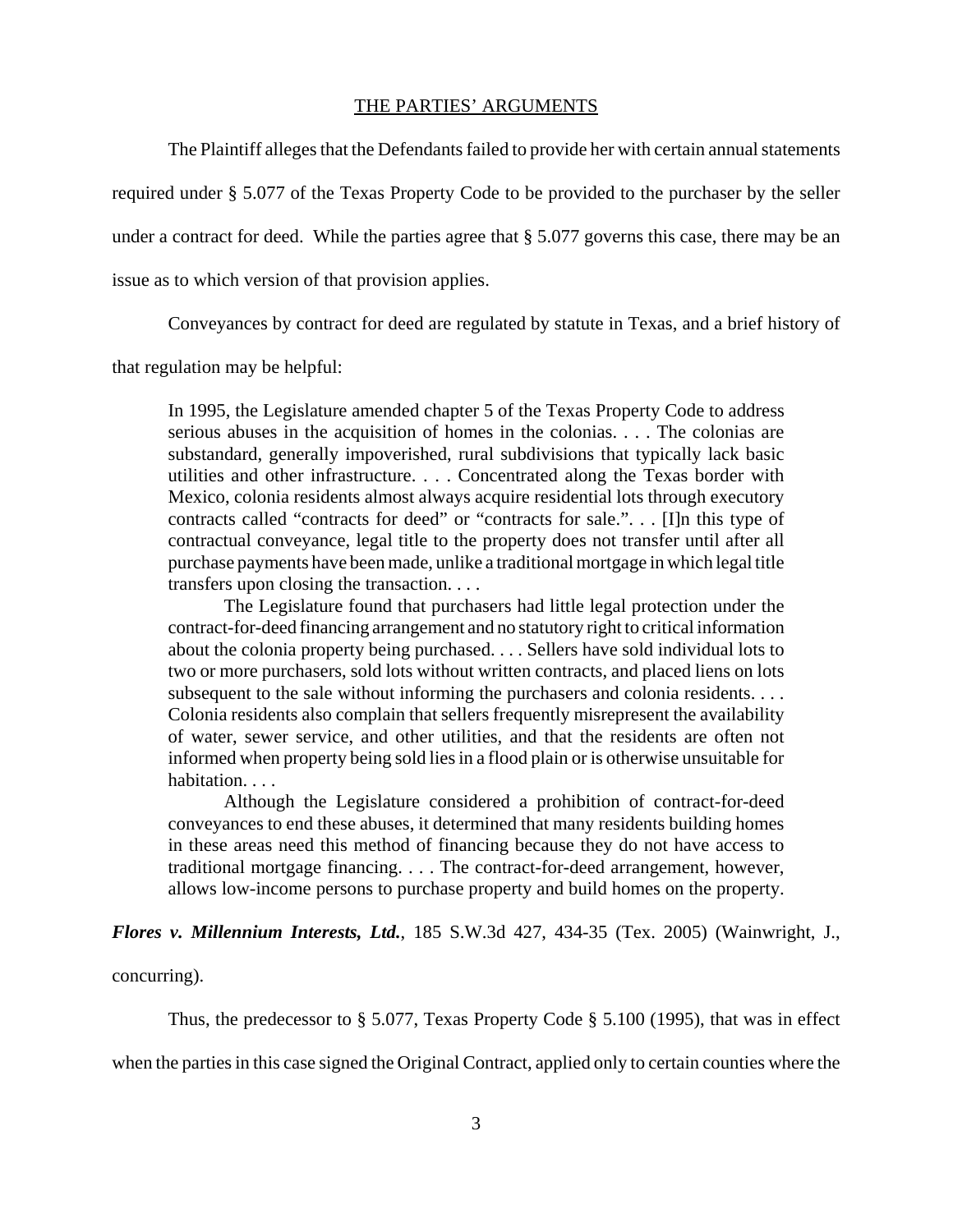colonias were located. The parties agree that it was not in effect in Bastrop County and so never applied to the Contracts in this case.

"[T]he Legislature amended the statute in 2001, substantially increasing the monetary

penalties and applying the protections statewide." *Flores*, 185 S.W.3d at 435 (Wainwright, J.,

concurring). Section § 5.077 in the amended version (the "2001 Statute") provided:

## **§ 5.077. Annual Accounting Statement**

- (a) The seller shall provide the purchaser with an annual statement in January of each year for the term of the executory contract. If the seller mails the statement to the purchaser, the statement must be postmarked not later than January 31.
- (b) The statement must include the following information:
	- (1) the amount paid under the contract;
	- (2) the remaining amount owed under the contract;
	- (3) the number of payments remaining under the contract;
	- (4) the amounts paid to taxing authorities on the purchaser's behalf if collected by the seller;
	- (5) the amounts paid to insure the property on the purchaser's behalf if collected by the seller;
	- (6) if the property has been damaged and the seller has received insurance proceeds, an accounting of the proceeds applied to the property; and
	- (7) if the seller has changed insurance coverage, a legible copy of the current policy, binder, or other evidence that satisfies the requirements of Section 5.070(a)(2).
- (c) A seller who fails to comply with Subsection (a) is liable to the purchaser for:
	- (1) liquidated damages in the amount of \$250 a day for each day after January 31 that the seller fails to provide the purchaser with the statement; and
	- (2) reasonable attorney's fees.

The 2001 Statute had a savings clause that provided that

[t]he change in law made by Subsection (c), Section 5.077 . . . applies only to a violation that occurs on or after September 1, 2001. A violation that occurs before September 1, 2001, is covered by the law in effect when the violation occurred, and the former law is continued in effect for that purpose.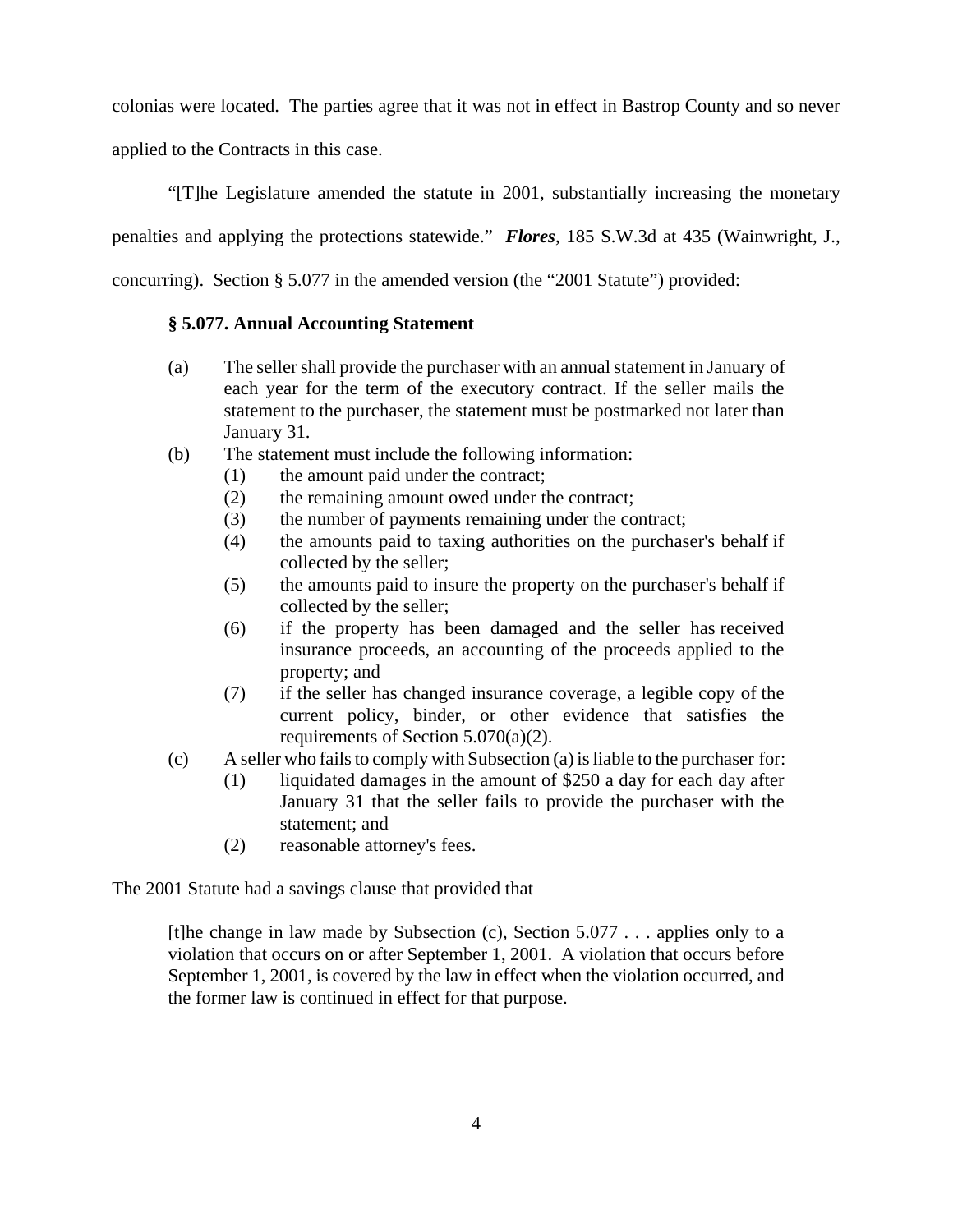Act of May 18, 2001, 77<sup>th</sup> Leg., R.S., ch. 693, § 3(h), 2001 Tex. Gen. Laws 1319, 1328. Thus, at the time the annual statements on the Contracts were due in 2002, 2003, 2004 and 2005, the 2001 Statute was in effect and applicable to those violations.

Effective as of September 1, 2005, the Texas Legislature again amended the statute, revising

§ 5.077(c) and adding a new subsection (d), providing:

- (c) A seller who conducts less than two transactions in a 12-month period under this section who fails to comply with Subsection (a) is liable to the purchaser for:
	- (1) liquidated damages in the amount of \$100 for each annual statement the seller fails to provide to the purchaser within the time required by Subsection (a); and
	- (2) reasonable attorney's fees.
- (d) A seller who conducts two or more transactions in a 12-month period under this section who fails to comply with Subsection (a) is liable to the purchaser for:
	- (1) liquidated damages in the amount of \$250 a day for each day after January 31 that the seller fails to provide the purchaser with the statement, but not to exceed the fair market value of the property; and
	- (2) reasonable attorney's fees.

The Defendants claim that all of the violations alleged in this suit, including those that occurred as far back as 2002, are governed by the 2005 Statute. They cite as authority a Texas Attorney General's Opinion dated March 27, 2006, which provided that the 2005 Statute applied to every violation of the statute that occurs between September 1, 2001, and August 31, 2005, as well as those on or after its effective date.

At trial the Plaintiff did not dispute that contention but merely posited that, under the facts as she alleged them, it makes no difference whether the 2001 Statute or the 2005 Statute applies. In particular, the Plaintiff argues that because the Defendants "conduct[ed] two or more transactions in a 12-month period under . . . section [5.077]," the applicable penalty is \$250/day under either the 2001 Statute or the 2005 Statute. However, counsel for Dodson at trial phrased her request for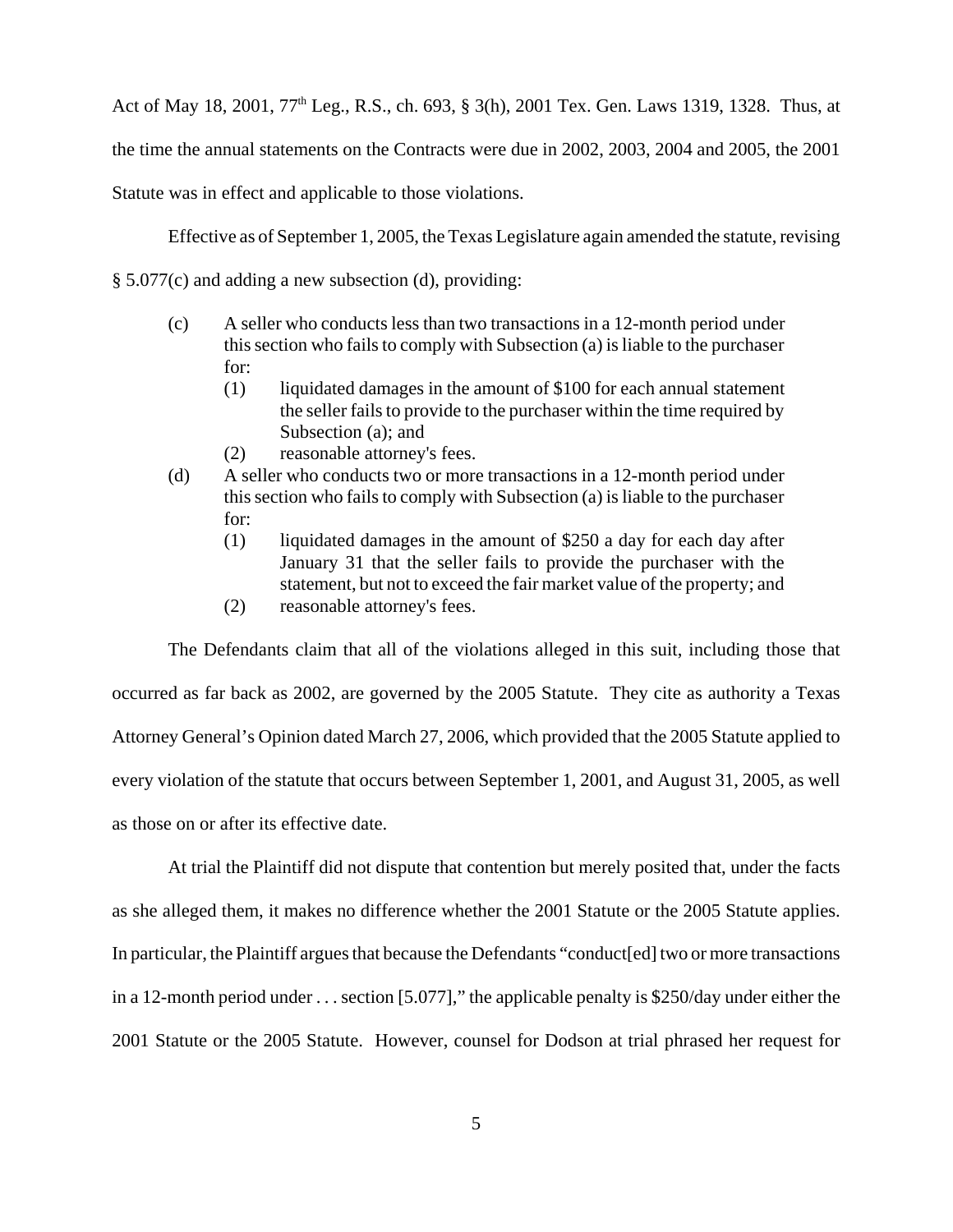damages as limited to a request for delivery of the deed to the Property and a cancellation of what remains owing under the Contract.

The Defendants respond to the Plaintiff's allegations regarding the applicable penalty with two alternative arguments. First, they dispute that either of them conducted two or more transactions within any of the relevant twelve-month periods, which they assert are the year before and the year after either the date the alleged violation occurred or the date the suit was brought.<sup>1</sup> The Defendants cite no authority for this interpretation of the "twelve-month period" language of the 2005 Statute and the Court can find none.

Second, the Defendants argue that, regardless of which penalty (\$100/missing statement or \$250/day/missing statement) applies facially, the applicable Statute is unconstitutional under the U.S. and Texas Constitutions as an ex post facto law and as imposing an excessive fine that is impermissible absent proof of actual damages. The Defendants contend that, because the Plaintiff has not pled nor proven that she suffered actual damages as a result of the alleged violations, this Court cannot constitutionally impose the statutory penalty. The Defendants base this argument on *Henderson v. Love*, 181S.W.3d 810 (Tex. App.–Texarkana 2005, no pet.) and the application of Chapter 41 of the Texas Civil Practice & Remedies Code.

The Plaintiff denies that she must establish actual damages to be entitled to an award of the liquidated damages provided under the 2005 Statute, citing an earlier Texas Supreme Court case, *Flores v. Millenium Interests, Ltd.*, 185 S.W.3d 427 (Tex. 2005), and arguing that the Supreme Court's denial of rehearing in that case should be interpreted as a rejection of *Henderson v. Love*.

<sup>&</sup>lt;sup>1</sup> Counsel for Defendants actually argued that the applicable time period was the year before and the year after the Plaintiff "sought to enforce the statute," which suggests the date when a demand was made or the suit was filed. Because this Court declines to adopt the interpretation of the applicable twelve-month period that the Defendants urge, it need not choose between those two "anchor" dates.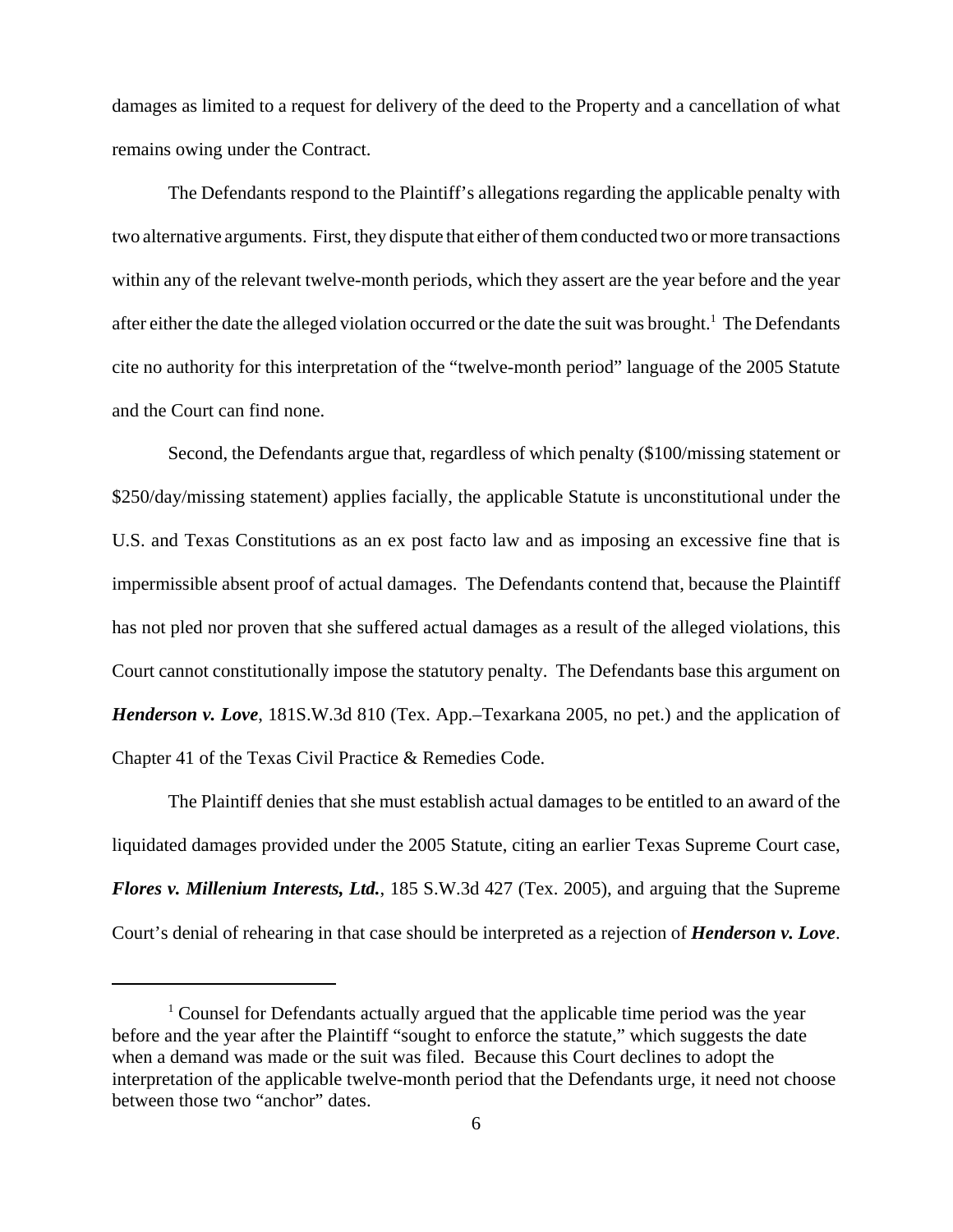In the alternative the Plaintiff claims that she in fact pled for and suffered actual damages in the form of severe emotional distress, the loss of \$2500 she tendered in settlement of this action, and/or her attorneys fees in this case.

The Court will address the parties' arguments in the order presented above.

#### ANALYSIS AND DISCUSSION

#### The Applicable Law

First, the Court agrees that the 2005 Statute applies in this case to all alleged violations. *Heigel v. McComas*, 2007 WL 2823687 (Tex. App.–Eastland Sep 27, 2007 , pet. denied); *accord,* Op. Tex. Att'y Gen. No. GA-0418, 31 Tex. Reg. 3329-30 (2006); *but see Henderson v. Love*, 181S.W.3d 810, 814 n.4 (Tex. App.– Texarkana 2005, no pet.) (noting in *dicta* that the 2005 amendment to § 5.077 "does not contain any language that would make it retroactive in nature, and the enacting language likewise does not address its retroactivity" and so applying it to violations alleged to have incurred after 2002 and before 2005).

## The Violations

Dodson alleges that the Defendants failed to provide her with the annual statements required under § 5.077. She testified to that effect. On the other hand, Perkins testified that he gave her a copy of an amortization schedule, a copy of which was introduced as Defendants' Exhibit 1, at the time the Original Contract was signed. He also claimed to have given her a copy of the same document in April of 2002, and to have given Kruger two copies–one in "late 2002" and one in June of 2003 to give to Dodson. Perkins' daughter, Donna Spellman, corroborated his testimony with respect to the delivery of the copy in June of 2003. Kim Stewart, Dodson's neighbor and another party to a contract for deed with Perkins, also testified that she had a conversation with Dodson in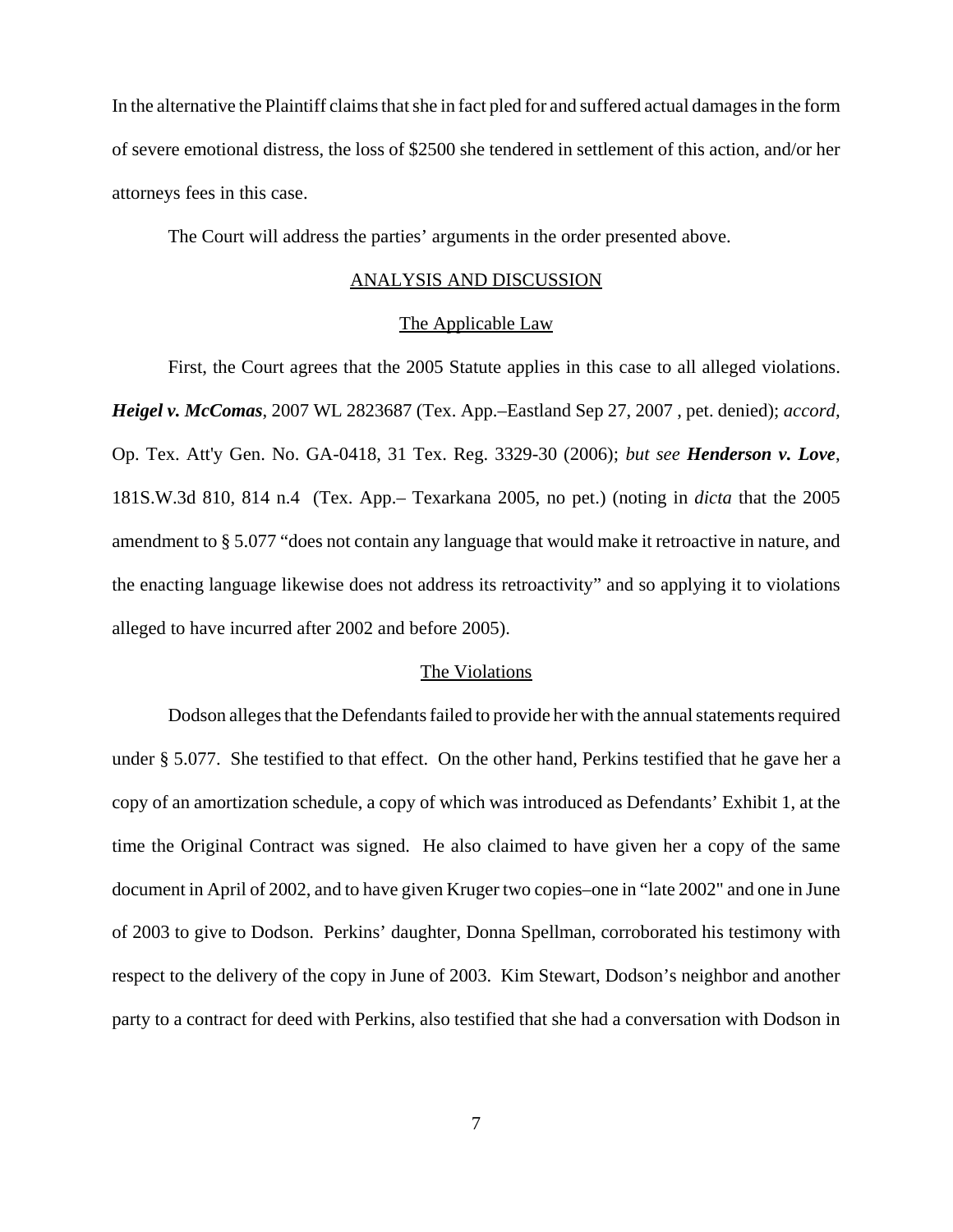2000 or 2001, in which Stewart was made to understand from comments by Dodson that the latter had received a copy of the amortization schedule. Dodson disputed that.

The Court finds that whether or not Dodson actually received the copies of Defendants' Exhibit 1 is not material. That is because, the Court finds, the amortization schedule does not satisfy § 5.077's requirement that an "annual statement" be sent to the purchaser.

The Defendants cite *Flores* in support of their argument that the copies Perkins provided were sufficient because they need only have substantially complied with the requirements of § 5.077(b), which lists the information that the annual statements provided must contain. It is true that the Texas Supreme Court in *Flores* held that a statement which provided only the interest paid during the preceding year and an escrow analysis, but which did not provide the "amount paid under the contract" and "the number of payments remaining under the contract," was not "deficient or otherwise invoke the liquidated damages provision of section 5.077(c)." *Flores*, 185 S.W.3d at 429, 430.

However, the Supreme Court placed a limitation on its ruling, providing that "an annual statement that omits some of the information required by Section 5.077(b) does not invoke 'liquidated damages' under Section 5.077(c) *unless the statement is so deficient as to be something other than a good faith attempt by the seller to inform the purchaser of the current status of their contractual relationship.*" *Id.* at 434 (emphasis added). That limitation is critical in this case, because the document that Perkins allegedly provided copies of did not show the *current* status of the Contract. Rather, it was merely an amortization schedule that showed what *would have been* paid and owed at certain times, assuming: (1) all payments had been timely made, (2) all payments had been made in the exact amounts due, (3) all payments made were credited properly, and (4) no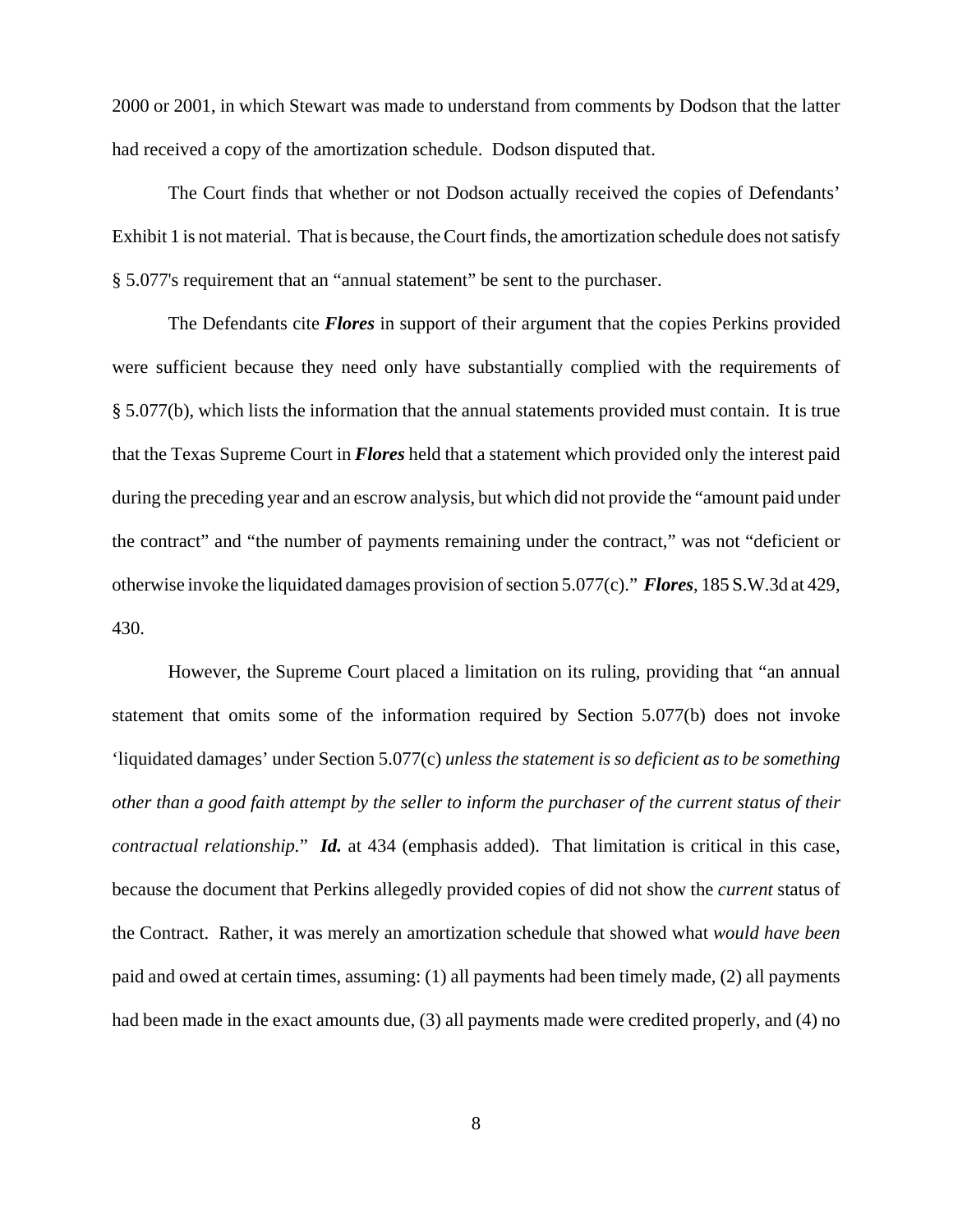other charges were incurred. Buyers having to rely on such assumptions<sup>2</sup> is exactly what the Statute was intended to avoid. Section 5.077 was meant to replace the uncertainty buyers face as to whether those assumptions are accurate for the previous year, with objective information based on the actual historical facts of what has transpired for that period. The amortization schedule Perkins claims he provided does not satisfy the purpose of the statutory requirement–to make the buyer aware, at frequent and specified intervals during the term of the contract, of any discrepancy between what they believe they paid and owe, and what the seller believes they paid and owe. Clearly, Defendants' Exhibit 1 could not have accomplished that. For one thing, because all the copies Perkins says he provided were identical to the one he says he provided when the Original Contract was signed, by definition those copies could not have reflected the *current* status of the Contract at the time they were allegedly provided.<sup>3</sup> The copies provided no more information than Dodson would have had at the signing of the Original Contract. If such copies would satisfy § 5.077, the requirement that *annual* statements be provided would be meaningless.

The Court therefore finds that the Defendants failed to comply with § 5.077. In particular, given the transfer of the Property and the Contracts to the Corporation on February 3, 2003, the Court finds that Perkins individually failed to comply with the Statute by providing an annual statement by January 31, 2002, for the year 2001, and by January 31, 2003, for the year 2002.

 $2$  The Defendants argue that Dodson's ability to use the information on the amortization schedule to calculate what was owed and how many payments remained meant the amortization schedule was sufficient. For a buyer to make those calculations and reach a "correct" result, however, requires him or her to make the assumptions described above and requires that those assumptions be correct–which may or may not be true.

 $3$  For example, the Contracts provided for late charges with interest thereon which, if incurred, could not be calculated from the information provided in the amortization schedule. Plaintiff's Exhs. 1 and 2; Defendants' Exh. 1.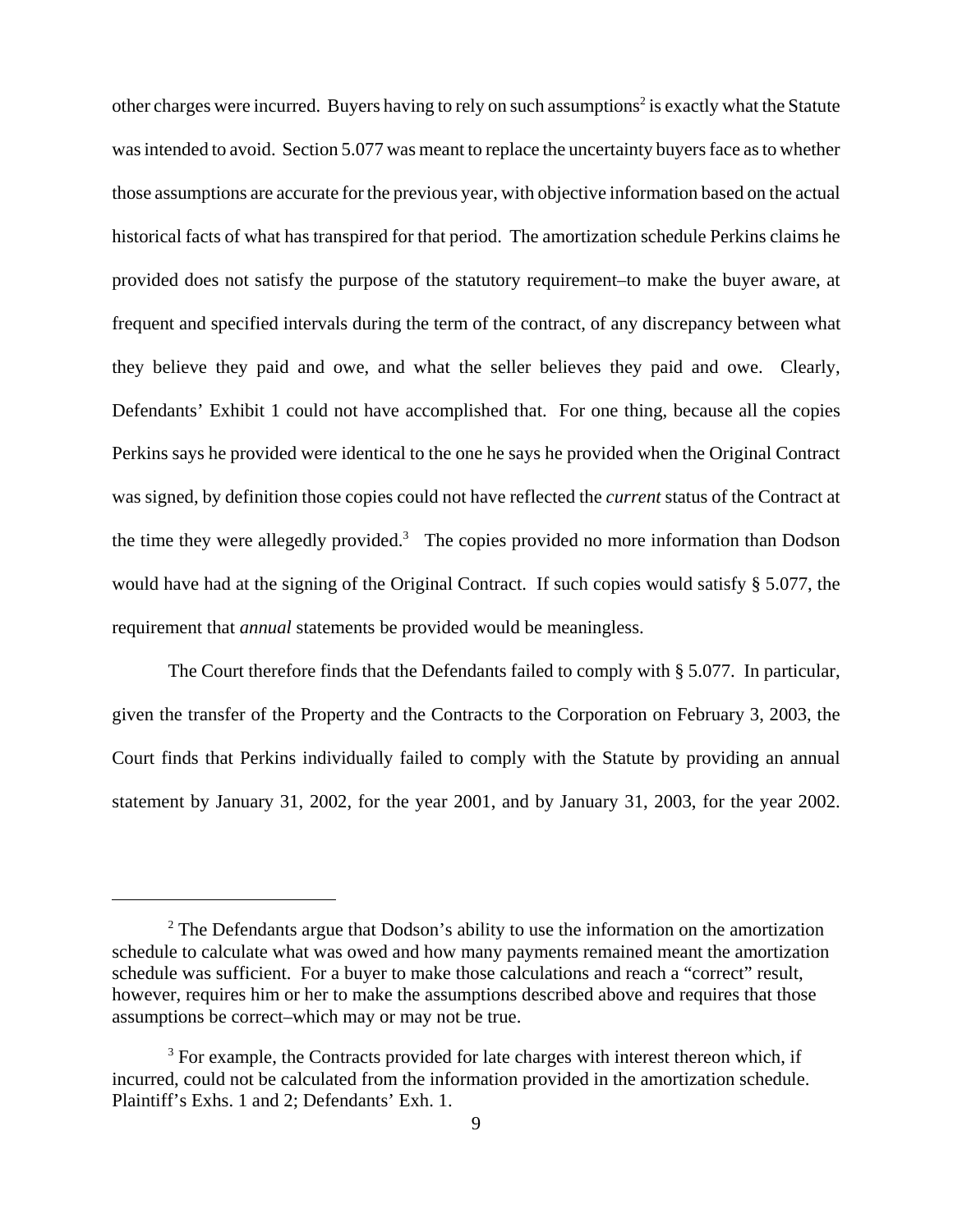Thereafter, the Court finds, it was the Corporation that violated the obligation to provide annual statements to Dodson.

There was testimony at trial that Dodson stopped making payments under the Contract sometime in 2003, and an argument was made by the Defendants that their obligation to continue to provide the statements ceased with that default. Under the express language of both the 2001 Statute and the 2005 Statute, the Defendants' obligation to provide annual statements extends for the entire term of the Contract. Tex. Prop. Code Ann. § 5.077(a) (2001) ("The seller shall provide the purchaser with an annual statement in January of each year for the term of the executory contract."); Tex. Prop. Code Ann. § 5.077(a) (2005) (same). While a copy of a "Notice to Cure Default" was attached to the Plaintiff's Complaint, neither it nor any other evidence was offered at trial to show that either of the Defendants has ever made demand or terminated the Contract. Rather, the Court takes judicial notice that on March 27, 2007, it confirmed Dodson's Chapter 13 plan under which the Contract was assumed.<sup>4</sup> The Court therefore finds that the Contract continues in effect, and so finds that the Corporation failed to comply with its obligation to provide annual statements due January 31 of each of 2005, 2006, 2007 and 2008.<sup>5</sup>

<sup>&</sup>lt;sup>4</sup> While the Defendants filed a motion to reconsider that confirmation, they have not alleged as a basis for reconsideration that the Contract was terminated and no longer executory. That motion to reconsider remains pending in the case, presumably because of the untimely death of the Defendants' prior counsel.

<sup>&</sup>lt;sup>5</sup> Whether or not the Contract has been terminated does not affect the amount of the judgment in this case in any event. That is because, as discussed below, although the Court finds that the applicable penalty is \$250/day/statement, it also finds that those damages are capped under the 2005 Statute at the value of the Property. The damages that accrued after the initial violation of the Statute on January 31, 2002, at that rate of \$250/day would have equaled the value of the Property (which the Court finds below to be \$20,000) after only 80 days. Accordingly, the questions of whether the Contract terminated sometime later, and how long damages should be considered to have accrued thereafter, have at most only theoretical significance.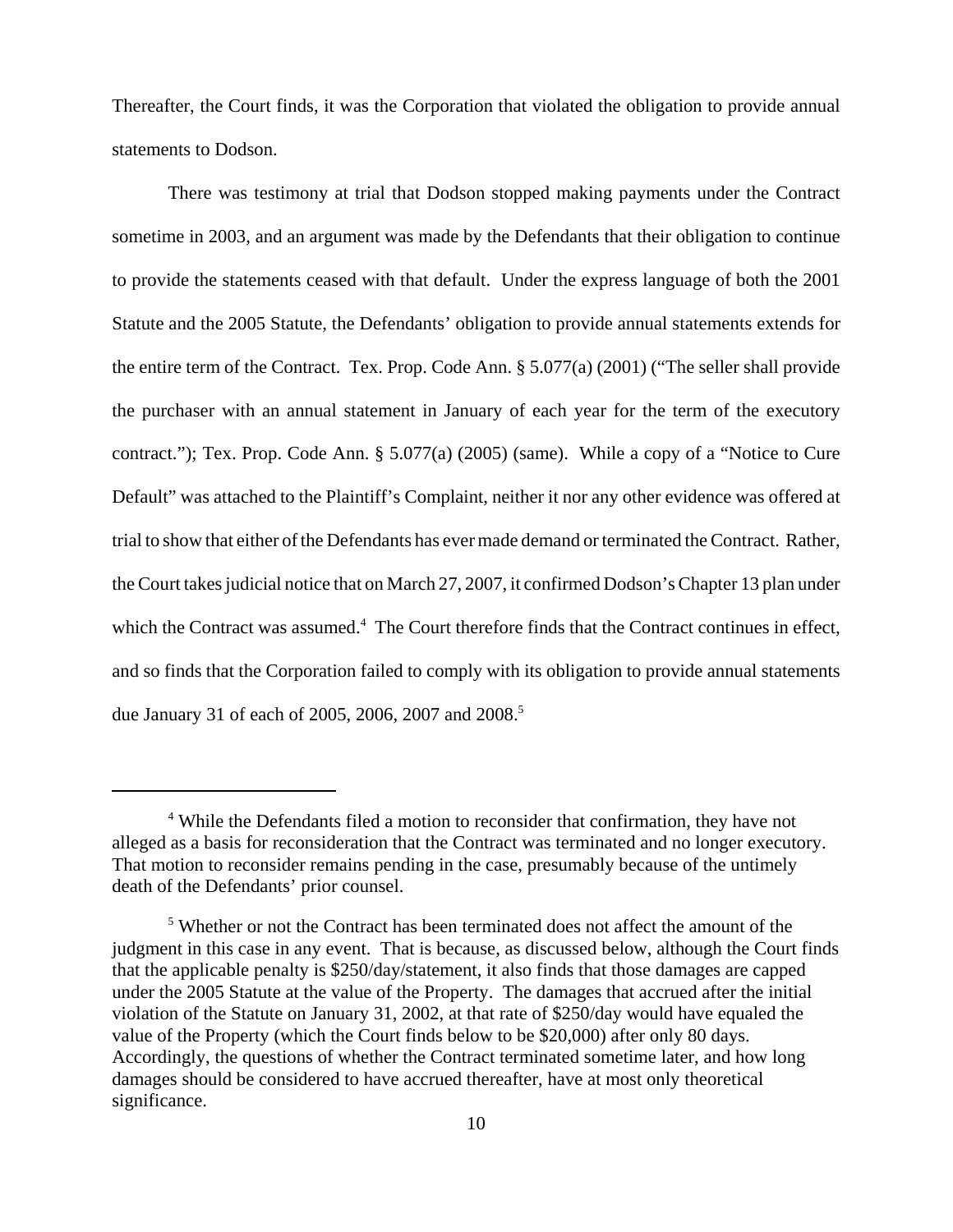Under Texas law exemplary damages such as § 5.077 may only be imposed individually and not jointly and severally as the Plaintiff requests. Tex. Civ. Prac. & Rem. Code Ann. § 41.006 (1995) ("In any action in which there are two or more defendants, an award of exemplary damages must be specific as to a defendant, and each defendant is liable only for the amount of the award made against that defendant.")*;* Op. Tex. Att'y Gen. No. GA-0418, 31 Tex. Reg. 3329-30 (2006) (finding the liquidated damages provisions of the 2005 Statute should be considered as imposing a penalty), based on *Flores v. Millenium Interests, Ltd.*, 185 S.W.3d 427 (Tex. 2005) (finding that § 5.077 under the 2001 Statute was penal in nature); *see also Henderson v. Love*, 181 S.W.3d 810 (Tex. App.–Texarkana 2005, no pet.) (finding that § 5.077 under the 2001 Statute was a penalty for purposes of deciding its constitutionality). Thus, any liability for liquidated damages under § 5.077(d) of the 2005 Statute for statements due by January 31, 2002, and by January 31, 2003, that accrue from those dates until the date of judgment, should be Perkins' liability individually, and any liability under § 5.077(d) of the 2005 Statute for statements not provided for the years 2003, 2004, 2005, 2006, and 2007, from January  $31<sup>st</sup>$  of the following year, respectively, until date of judgment, should be the Corporation's liability.<sup>6</sup>

<sup>&</sup>lt;sup>6</sup> With respect to a corporation, exemplary damages "are warranted only when the act is that of the corporation rather than the act of its 'ordinary servants or agents.'" *Hammerly Oaks, Inc. v. Edwards*, 958 S.W.2d 387, 391 (Tex. 1997). Exemplary damages can properly be awarded against a corporation because of an act by an agent only if the court finds one of the following: (1) the principal authorized the doing and the manner of the act; (2) the agent was unfit and the principal was reckless in employing him; (3) the agent was employed in a managerial capacity and was acting in the scope of employment; or (4) the employer or a manager of the employer ratified or approved the act. *Id.* The Court finds the Corporation's liability for liquidated damages to be proper in light of the role of Perkins, its agent, as its sole shareholder and principal.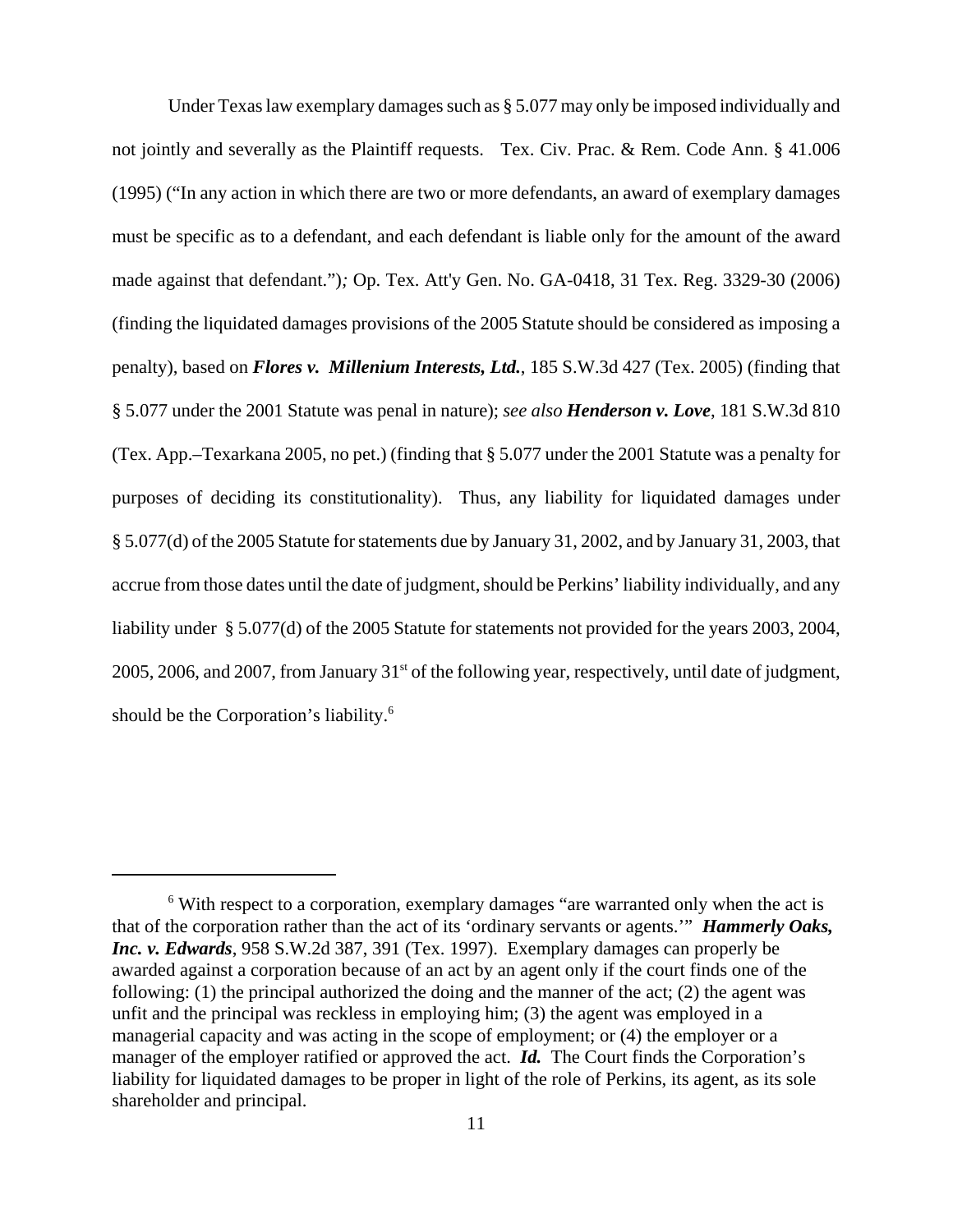### The Applicable Penalty Provision

As stated above, the 2005 Statute differentiates between the penalty applicable to a "seller who conducts less than two transactions in a 12-month period under this section who fails to comply" and a "seller who conducts two or more transactions in a 12-month period under this section who fails to comply." The former is liable to the buyer for "liquidated damages in the amount of \$100 for each annual statement the seller fails to provide to the purchaser within the time required" while the latter is liable to the buyer for "liquidated damages in the amount of \$250 a day for each day after January 31 that the seller fails to provide the purchaser with the statement, but not to exceed the fair market value of the property." Thus, the Court must determine whether Perkins conducted more than one contract for deed sale "in a 12-month period," and to do so, must determine what the applicable twelve-month period is.

As mentioned above, the parties did not direct the Court to, nor was the Court itself able to locate, any case law or other authority, nor any legislative history, that would clarify the meaning of the 2005 Statute in this respect. The Court therefore focuses on the general intent behind the law when it was originally adopted in 1995, and when the substantial \$250/day penalty was first added in 2001. It is undisputed that, as discussed above, the purpose of both was to address "fraudulent and abusive conduct" in contract for deed conveyances in which "purchasers had little legal protection . . . and no statutory right to critical information about the . . . property being purchased." *Flores*, 185 S.W.3d at 435 (Wainwright, J., concurring). Protection of the buyer is thus clearly the focus of the legislation. The penalty provisions of the 2001 Statute implement that intent by imposing on the seller substantial penalties for failure to comply with numerous and detailed notice and other requirements. By distinguishing in the 2005 Statute between a seller in only one transaction a year and a seller who engages in more than one transaction a year, the Texas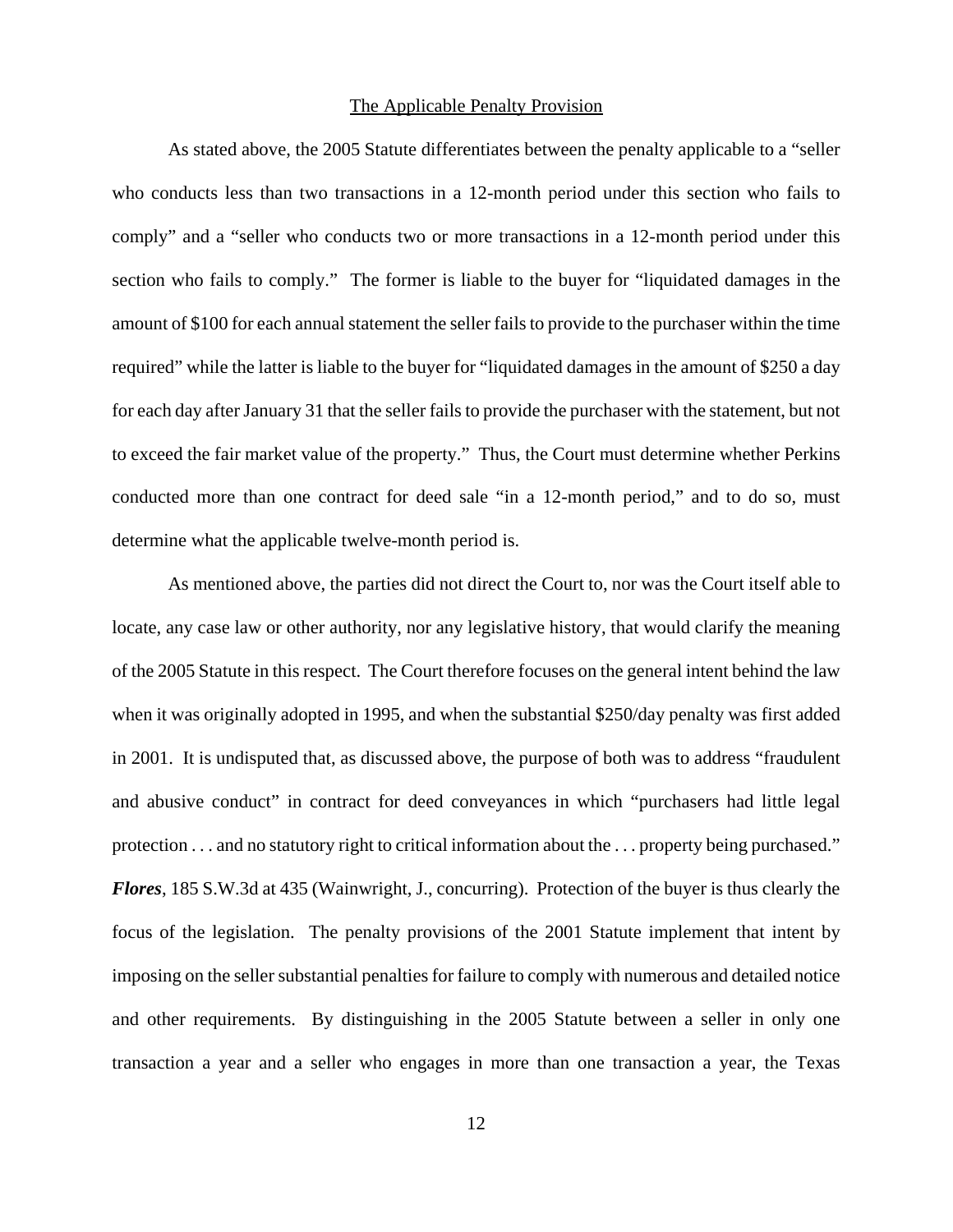Legislature recognized that the occasional and sometimes equally unsophisticated seller would be unfairly burdened by the onerous requirements of the law and that the penalty should reflect that legislative concern.

Considered within this context, the Defendants' suggested interpretation of the 2005 Statute's penalty provisions makes little sense. They urge a construction that would make the twelve-month period one that surrounds the violation of the Statute, or that surrounds the enforcement of the Statute. Such a construction could easily lead to frequent variations in the penalty applicable to a single contract over what is often a lengthy term, as the penalty would change depending on increases or decreases in the number of other contracts for deed being executed by the seller at different points in time–events that are not within the control of, nor even the knowledge of, the buyer. Calculation of the total amount of the penalties owed on a single contract when no annual statements are sent for a protracted time would require knowledge of the entire history of the seller's transactions over that period. Such a complicated formula would increase the buyer's cost of litigating violations and would effectively hinder the buyer's ability to enforce the Statute without judicial action, as is contemplated by the Statute. *See* Tex. Prop. Code Ann. § 5.084 (2008) ("If a seller is liable to a purchaser under this subchapter, the purchaser, without taking judicial action, may deduct the amount owed to the purchaser by the seller from any amounts owed to the seller by the purchaser under the terms of an executory contract.").

 On the other hand, interpreting the twelve-month period to be "anchored" to the signing of the contract being enforced provides a much simpler formula for calculating penalties and therefore makes the Statute both easier to comply with and to enforce. The penalty applicable to the subject contract for its entire term can be determined with certainty at the time it is signed, which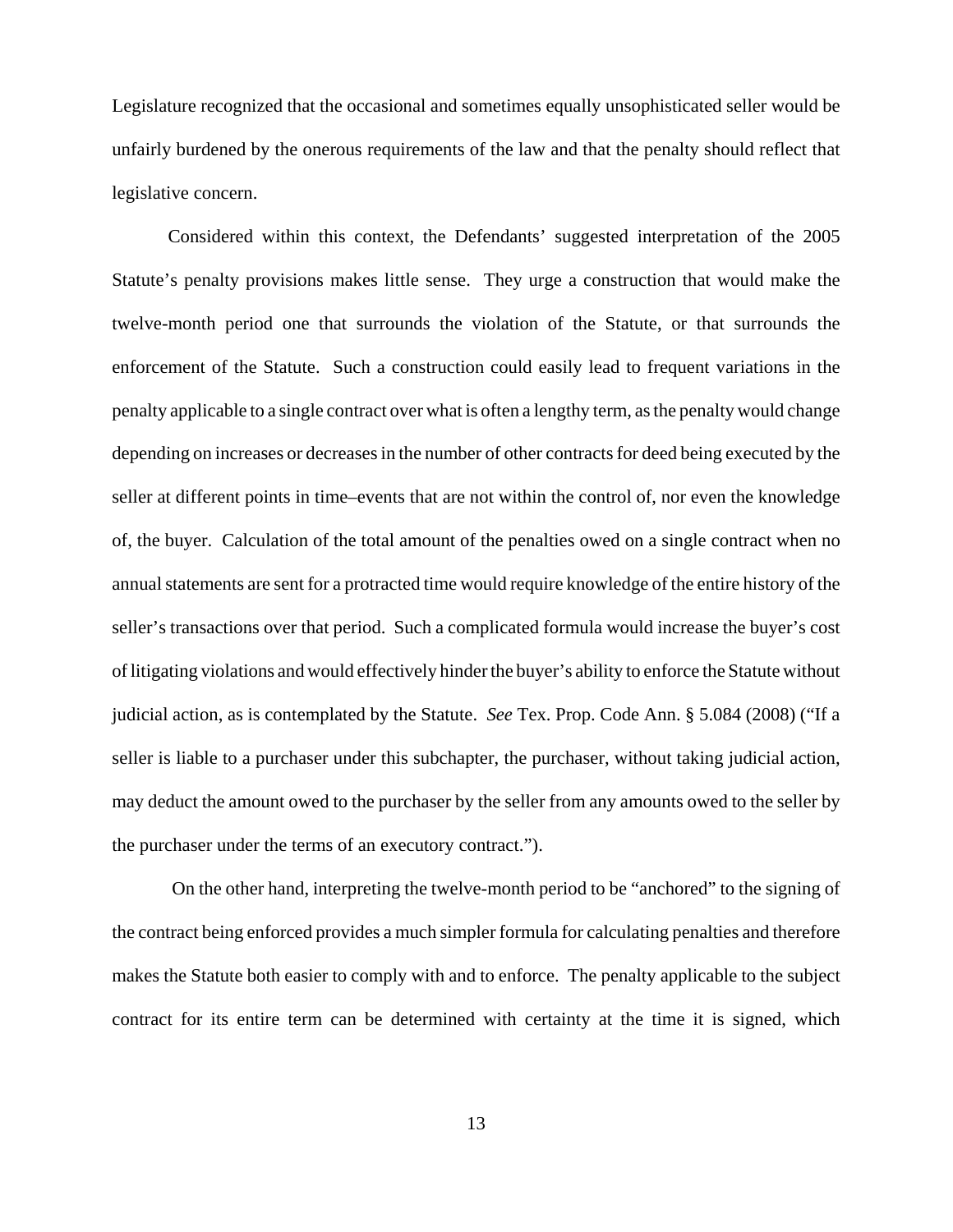encourages consistent compliance. The Court therefore adopts this as the meaning of subsections (c) and (d) of the 2005 Statute.

Both the Original Contract and the Second Contract were effective as of September 15, 1997. Plaintiff's Exhs. 1 and 2. Dodson alleged in her Complaint, and the Defendants admitted in their Answer and did not dispute at trial, that Perkins had entered into more than two other contracts for deed within a twelve-month period that includes September 15, 1997: a contract with Ward Hilyer on or about March 16, 1997; a contract with Melchor and Moraemia Mendoza on or about May 30, 1997; a contract with Jack A, and Doris Ringlaben on or about June 26, 1997; and a contract with Kim Stewart on or about January 23, 1998. Accordingly, this Court finds that Perkins was a "seller who conducts two or more transactions in a 12-month period under this section" and that, therefore, the penalty applicable to Perkins on statements due prior to the transfer of the Property and the Contract in February of 2003, and to the Corporation after that transfer, is \$250 per day per annual statement, not to exceed the value of the Property.

## Whether Liquidated Damages May Be Recovered in the Absence of Actual Damages

The Texas Supreme Court in *Flores* clearly holds that § 5.077 itself does not require proof of actual damages. *Flores*, 185 S.W.3d at 434. The Defendants point out, however, that in making that decision, the Supreme Court did not address whether an actual damages requirement in Chapter 41 of the Texas Civil Practice & Remedies Code must be applied to § 5.077's penalty provisions in order to preserve their constitutionality. The Defendants also point out that, after the *Flores* opinion, the Court of Appeals in *Henderson v. Love* decided that constitutional issue in the positive. *See Henderson v. Love*, 181 S.W.3d at 815, 817 (holding that Tex. Civ. Prac. & Rem. § 41.004(a), which provides in pertinent part that "exemplary damages may be awarded only if damages other than nominal damages are awarded," is applicable to § 5.077).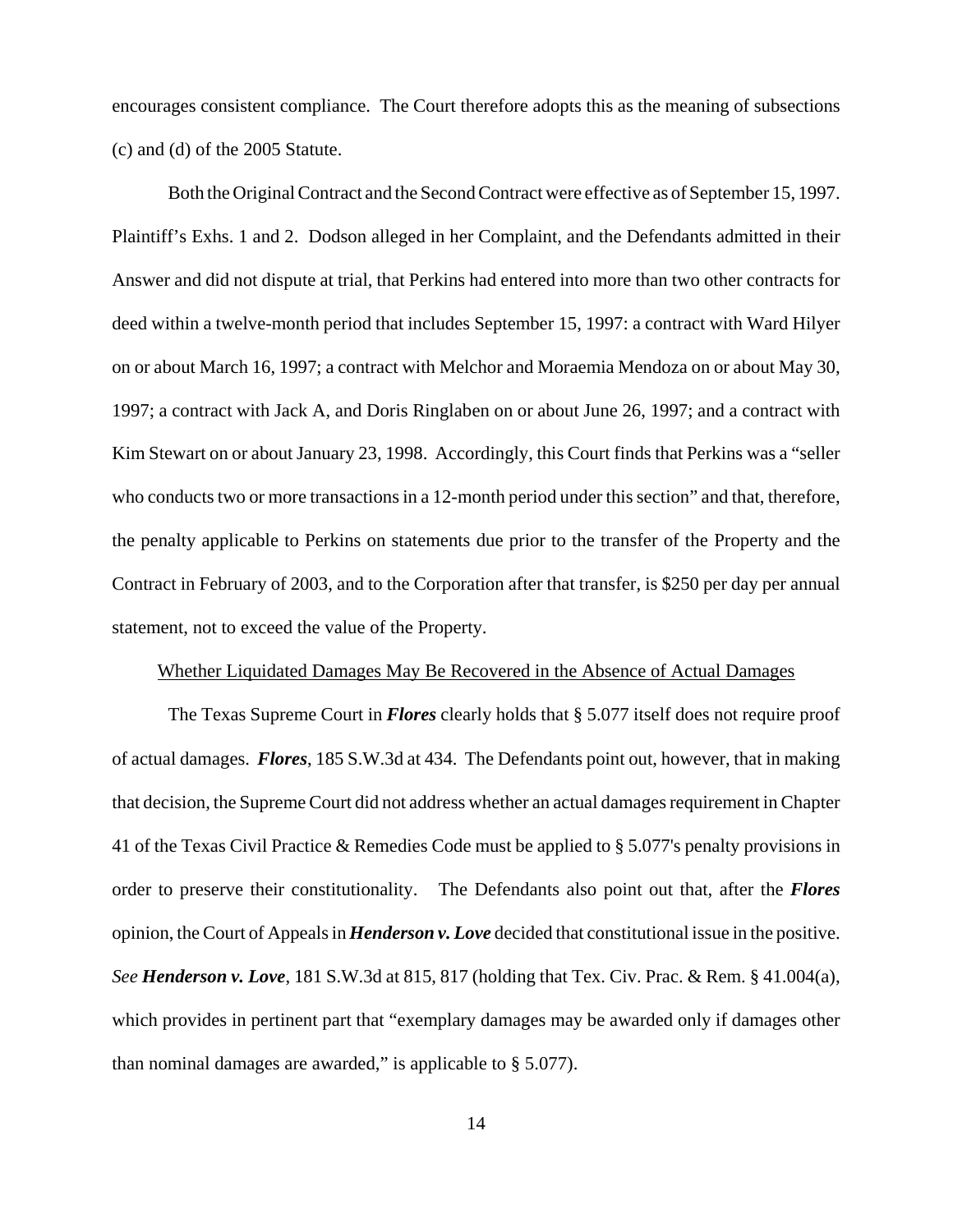In particular, the Defendants argue that, for § 5.077 to survive challenges under the U.S. and Texas Constitutions, the provision must be interpreted as requiring a plaintiff to prove he or she suffered more than nominal actual damages before the "liquidated damages" of § 5.077 may be awarded. *See Henderson v. Love*, 181 S.W.3d at 815, 817. In this case, the Defendants contend, Dodson has failed to prove she has suffered any actual damages from the Defendants' failure to send annual statements and, therefore, cannot recover the liquidated damages of \$250/day/statement specified by the 2005 Statute.

Specifically, Defendants in their Second Amended Answer and their Proposed Pretrial Order have raised the affirmative defenses of the unconstitutionality of § 5.077's liquidated damages provisions under the following sections of Article I of the Texas Constitution: § 13 (excessive fines<sup>7</sup>), § 17 (taking of property without adequate compensation<sup>8</sup>) and § 19 (due process<sup>9</sup>). In addition, they have challenged the provision under the following Amendments to the United States Constitution: the Fifth Amendment<sup>10</sup>, the Eighth Amendment<sup>11</sup> and the Fourteenth Amendment.<sup>12</sup>

<sup>7</sup> **§ 13. Excessive bail or fines; cruel and unusual punishment; remedy by due course of law.** Excessive bail shall not be required, nor excessive fines imposed, nor cruel or unusual punishment inflicted. All courts shall be open, and every person for an injury done him, in his lands, goods, person or reputation, shall have remedy by due course of law.

<sup>8</sup> **§ 17. Taking, damaging or destroying property for public use; special privileges and immunities; control of privileges and franchises.** No person's property shall be taken, damaged or destroyed for or applied to public use without adequate compensation being made, unless by the consent of such person; and, when taken, except for the use of the State, such compensation shall be first made, or secured by a deposit of money; and no irrevocable or uncontrollable grant of special privileges or immunities, shall be made; but all privileges and franchises granted by the Legislature, or created under its authority shall be subject to the control thereof.

<sup>9</sup> **§ 19. Deprivation of life, liberty, etc.; due course of law.** No citizen of this State shall be deprived of life, liberty, property, privileges or immunities, or in any manner disfranchised, except by the due course of the law of the land.

<sup>&</sup>lt;sup>10</sup> Amendment V. Grand Jury Indictment for Capital Crimes; Double Jeopardy; **Self-Incrimination; Due Process of Law; Just Compensation for Property.** No person shall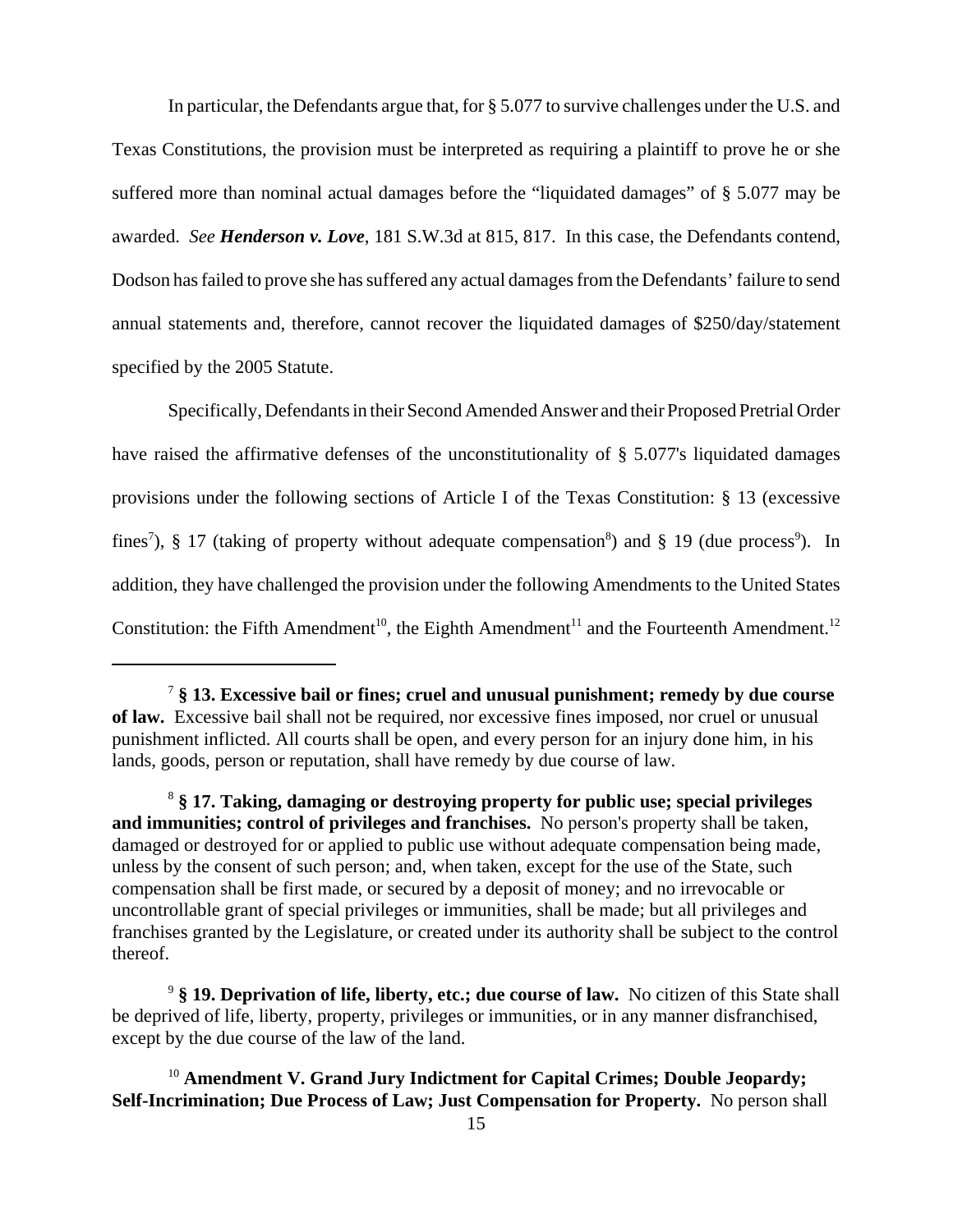However, the Defendants did not brief or argue any of these constitutional bases at trial except to the extent they cited *Henderson v. Love*. The Court of Appeals in that case, however, addressed the constitutionality of § 5.077 only under Article I, § 16 of the Texas Constitution (as an impermissible ex post facto law impairing a contract<sup>13</sup>) and Article I,  $\S$  13 of the Texas Constitution (as imposing an unconstitutionally excessive fine). Therefore, and because the Defendants did not rely at all on § 16, they have waived all bases for their claim the provision is unconstitutional other than § 13 of of Article I of the Texas Constitution prohibiting excessive fines.

With respect to that argument, however, *Henderson v. Love* is distinguishable from this case because the Court of Appeals there construed the 2001 Statute.<sup>14</sup> As discussed above, this Court

<sup>11</sup> Amendment VIII. Excessive Bail, Fines, Punishments. Excessive bail shall not be required, nor excessive fines imposed, nor cruel and unusual punishments inflicted.

# <sup>12</sup> Amendment XIV. Citizenship; Privileges and Immunities; Due Process; Equal **Protection; Appointment of Representation; Disqualification of Officers; Public Debt; Enforcement.**

**Section 1.** All persons born or naturalized in the United States, and subject to the jurisdiction thereof, are citizens of the United States and of the State wherein they reside. No State shall make or enforce any law which shall abridge the privileges or immunities of citizens of the United States; nor shall any State deprive any person of life, liberty, or property, without due process of law; nor deny to any person within its jurisdiction the equal protection of the laws.

<sup>13</sup> **§ 16. Bills of attainder; ex post facto or retroactive laws; impairing obligation of contracts.** No bill of attainder, ex post facto law, retroactive law, or any law impairing the obligation of contracts, shall be made.

<sup>14</sup> The *Henderson v. Love* Court applied the 2001 Statute to violations occurring between September 1, 2001, and August 31, 2005. *Henderson v. Love*, 181 S.W.3d at 814 n.4. Whether it or the 2005 Statute applied, however, does not appear to have been raised as an issue in the case, presumably because the 2005 Statute become effective only six days before the case was

be held to answer for a capital, or otherwise infamous crime, unless on a presentment or indictment of a Grand Jury, except in cases arising in the land or naval forces, or in the Militia, when in actual service in time of War or public danger; nor shall any person be subject for the same offence to be twice put in jeopardy of life or limb; nor shall be compelled in any criminal case to be a witness against himself, nor be deprived of life, liberty, or property, without due process of law; nor shall private property be taken for public use, without just compensation.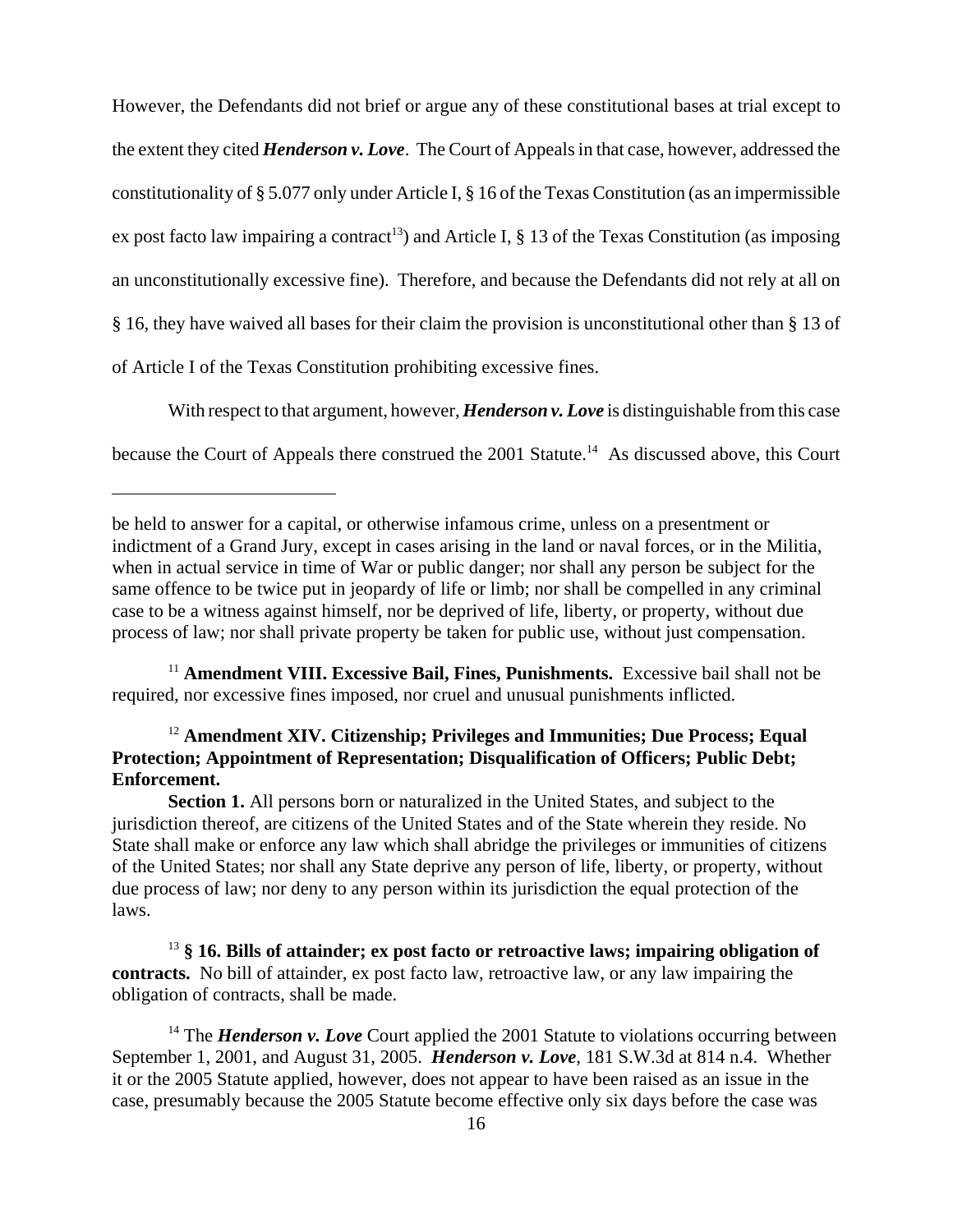finds that the 2005 Statute governs in this case. Section 5.077(c) under the 2001 Statute provided for unlimited liquidated damages calculable at \$250 per day per missing statement, *ad infinitum*. On the other hand, liquidated damages under § 5.077(c) and (d) under the 2005 Statute are limited to either \$100 per statement not provided or they are capped at the "fair market value of the property." The difference is critical to the issue before this Court. The Court of Appeals in *Henderson v. Love* found that § 5.077 under the 2001 Statute was constitutionally suspect as

imposing an excessive fine, because

there is no relation between the so-called "liquidated damages" of Section 5.077 and any actual damages–which are not required under Section 5.077. Also, it is difficult to see any relation between the offense–failing to provide an annual financial report–and the potential liability under Section 5.077 as it was before the 2005 amendments.

*Henderson v. Love,* 181 S.W.3d at 816. Thus, the provisions that the *Henderson v. Love* Court

found defective are those that the 2005 amendment of § 5.077 later directly addressed, and

materially changed.

The standard applicable to constitutional challenges under Texas law was articulated by the

Texas Supreme Court in *Smith v. Davis*, 426 S.W.2d 827, 831 (Tex. 1968):

In passing upon the constitutionality of a statute, we begin with a presumption of validity. It is to be presumed that the Legislature has not acted unreasonably or arbitrarily; and a mere difference of opinion, where reasonable minds could differ, is not a sufficient basis for striking down legislation as arbitrary or unreasonable. The wisdom or expediency of the law is the Legislature's prerogative, not ours. As quoted in this Court's opinion in *Texas National Guard Armory Board v. McCraw*, 132 Tex. 613, 126 S.W.2d 627 at 634 (1939), "There is a strong presumption that a Legislature understands and correctly appreciates the needs of its own people, that its laws are directed to problems made manifest by experience, and that its discriminations are based upon adequate grounds."

submitted (and three months before it was decided).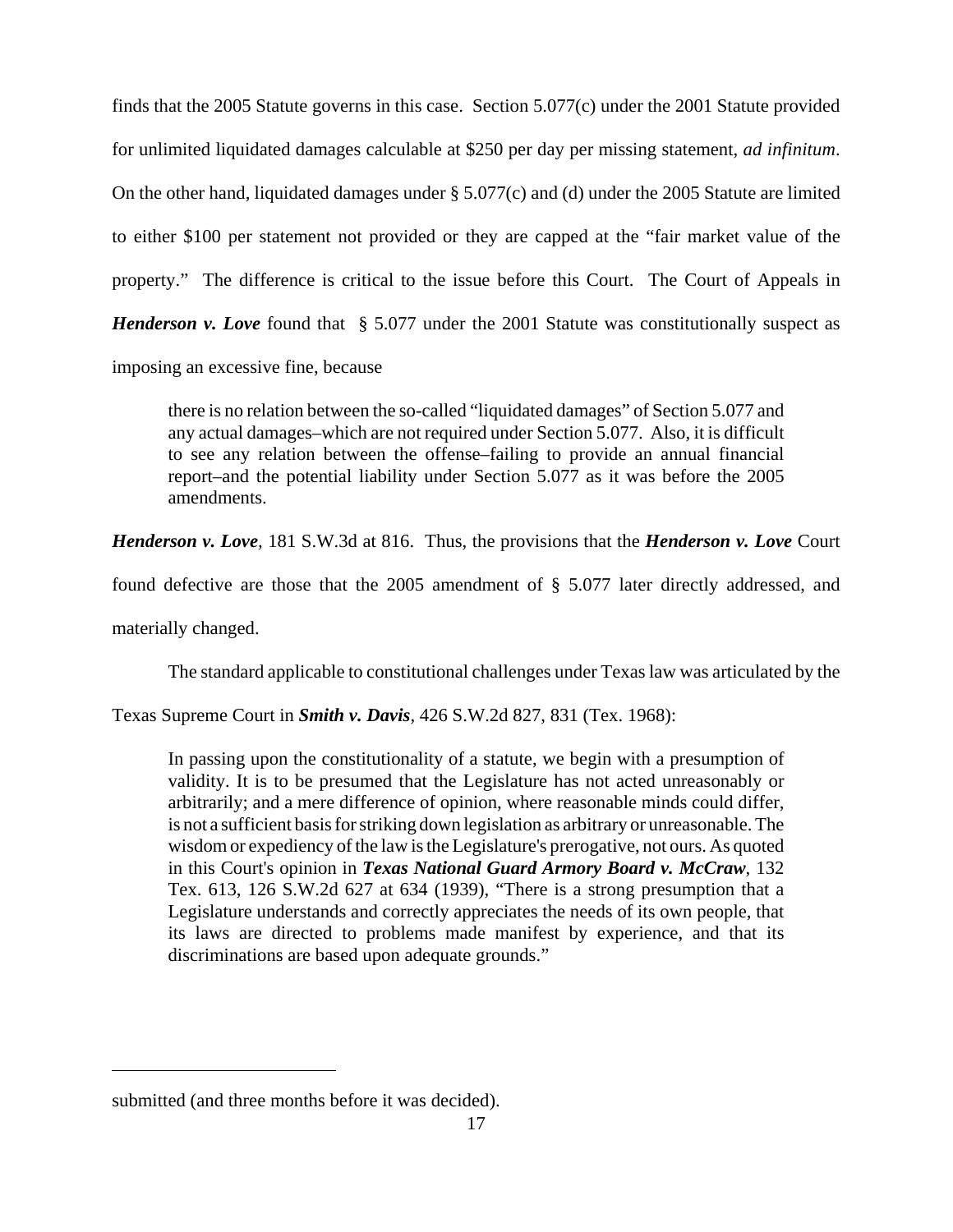Further, the burden rests upon the individual who challenges the act to establish its unconstitutionality. *Robinson v. Hill*, 507 S.W.2d 521, 524 (Tex. 1974).

This Court holds that the Defendants have failed to meet their burden of proof in this case as to the alleged unconstitutionality of § 5.077(d) of the 2005 Statute. Specifically, the Court finds that the cap in that provision limits the damages that can be awarded thereunder to an amount that is reasonably related to the offense and to any actual damages that could be expected to be incurred from a violation of the 2005 Statute. The Court therefore finds that the 2005 Statute is not constitutionally suspect and so the Court need not apply Chapter 41 of the Texas Civil Practice & Remedies Code, and its requirement that actual damages be proven, to § 5.077.15

Even if the Court were to have found the 2005 Statute to be constitutionally suspect as imposing an excessive fine, *Henderson v. Love* still would not support the application of Chapter 41 of the Texas Civil Practice & Remedies Code and its requirement of proof of actual damages to the 2005 Statute. In order to find the 2001 Statute to be constitutional, the *Henderson v. Love* Court

<sup>&</sup>lt;sup>15</sup> The Court notes in passing that as a result of this ruling, it need not decide the effect of the Defendants' failure to give proper notice of their challenge to the constitutionality of the 2005 Statute. Specifically, Federal Rule of Civil Procedure 5.1 requires that "a party that files a pleading . . . drawing into question the constitutionality of a . . . state statute must promptly . . . file a notice of constitutional question stating the question and identifying the paper that raises it, [and] serve the notice and paper . . . on the state attorney general . . . either by certified or registered mail or by sending it to an electronic address designated by the attorney general for this purpose." Such attorney general is then provided the opportunity to defend the statute. Similarly, the Texas statute that requires joinder of persons affected by a request for declaratory relief has been interpreted as requiring notice to the Texas Attorney General of suits challenging the constitutionality of a statute. *See e.g., In re Ross*, 672 S.W.2d 315, 317 (Tex. App.–Eastland [11th Dist.]1984, writ ref'd n.r.e.) (applying Tex. Rev. Civ. Stat. art. 2524-1, § 11 (1981, repealed 1985, now Tex. Civ. Prac. & Rem. Code Ann. § 37.006 (1985)), and holding that "[t]he Attorney General must be served with a copy of the proceedings, and is entitled to be heard when a litigant alleges and seeks a declaration that a statute is unconstitutional"), *cert. denied sub nom Holmes v. Ross*, 470 U.S. 1084 (1985); *Commissioners Court of Harris County v.* Peoples Nat. Utility Co., 538 S.W.2d 228 (Tex. Civ. App.–Houston [14<sup>th</sup> Dist.] 1976, writ ref'd n.r.e.) (same). There is no evidence that the Defendants in this case filed or served any notice on the Texas Attorney General.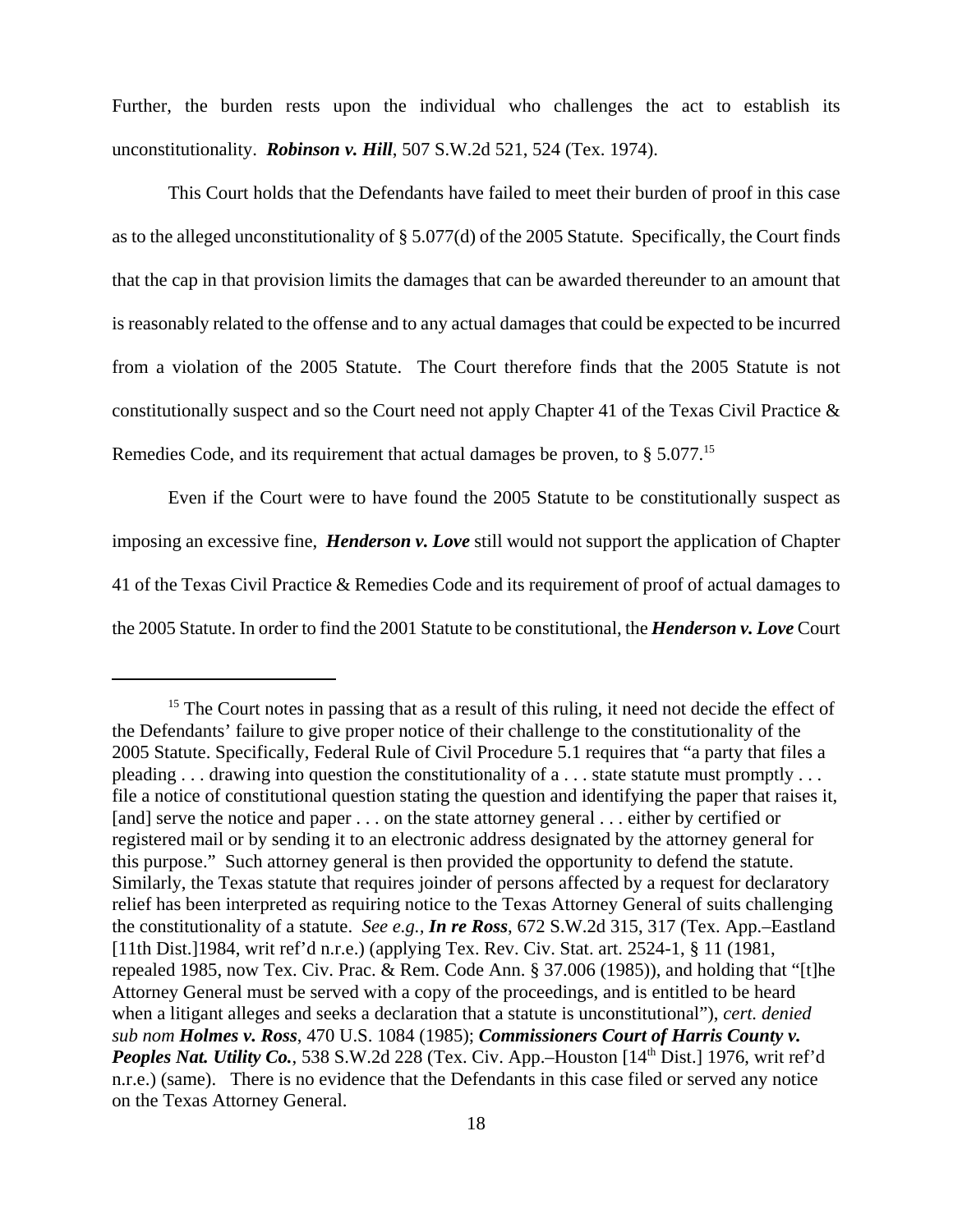considered it as limited by the operation of Chapter 41 of the Texas Civil Practice & Remedies Code and, in particular, by § 41.004(a), which provides that "exemplary damages may be awarded only if damages other than nominal damages are awarded," and § 41.008(b), which provides that "[e]xemplary damages awarded against a defendant may not exceed an amount equal to the greater of ...  $(1)(A)$  two times the amount of economic damages; plus  $(B)$  an amount equal to any noneconomic damages found by the jury, not to exceed \$750,000; or (2) \$200,000." The *Henderson v. Love* Court found that those limitations in the Civil Practice & Remedies Code effectively cured the unlimited liquidated damages provision of § 5.007 under the 2001 Statute that would otherwise have been unconstitutionally excessive and penal.

However, under its express terms Chapter 41 of the Texas Civil Practice & Remedies Code does *not* apply where the statute that is sued on limits the amount of exemplary damages that may be awarded to an amount that would be less than the limits established under Chapter 41. Specifically, § 41.002(b) of the Texas Civil Practice & Remedies Code provides:

This chapter establishes the maximum damages that may be awarded in an action subject to this chapter, including an action for which damages are awarded under another law of this state. This chapter does not apply to the extent another law establishes a lower maximum amount of damages for a particular claim.

 The maximum allowable amount of Dodson's exemplary damages under § 41.008(b), if it applied, would be \$200,000. There was no evidence presented at trial to show that any economic damages<sup>16</sup> were suffered by Dodson.<sup>17</sup> The evidence regarding her alleged noneconomic

<sup>&</sup>lt;sup>16</sup> Defined under Tex. Civ. Prac. & Rem. Code Ann. § 41.001(4) as "compensatory damages intended to compensate a claimant for actual economic or pecuniary loss; the term does not include exemplary damages or noneconomic damages."

<sup>&</sup>lt;sup>17</sup> The Court specifically finds that the evidence regarding Dodson's tender of \$2500 pursuant to an unconsummated settlement of this matter was insufficient to show that (1) she ever made demand for return of the funds, or that (2) she was not still the equitable owner of the funds and that they would not ultimately be returned to her, especially considering the Court's direction to Defendants' current counsel that the funds be located and returned to Dodson. The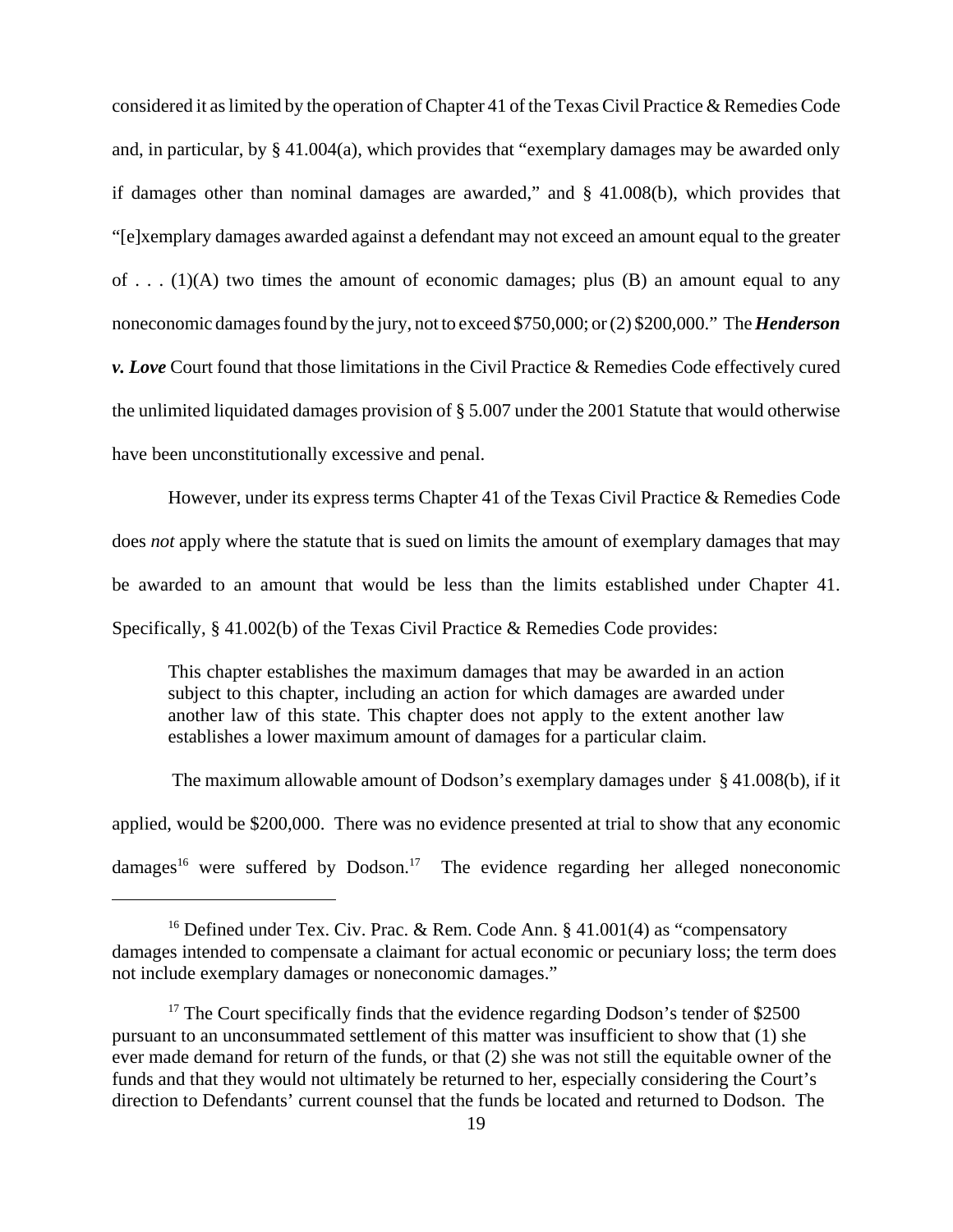damages<sup>18</sup>–the emotional distress she allegedly suffered and the pain and suffering from her Bells Palsy–was too vague and inconclusive and speculative to permit the Court to quantify and award any such damages. *See e.g.*, *Lehmann v. Wieghat*, 917 S.W.2d 379, 384 (Tex. App.–Houston [14th Dist.] 1996, writ denied) (upholding jury's award of no damages for pain and suffering where "the evidence of appellant's injuries was purely subjective in that it consisted of his testimony about being depressed, losing weight, loss of sleep, and crying when he thinks of the accident [and h]e had no medical treatment or medical expense for any of these symptoms").

In contrast, the sum total of the evidence offered at trial on the fair market value of the Property, which the Court has found is the applicable cap under § 5.077(d), was that the price under the Original Contract and the Second Contract, both effective as of September, 1997, was \$25,000. However, the Court takes judicial notice that the Debtor listed, under penalty of perjury, on her Schedule A - Real Property, the Property at a value of \$20,000 as of December 1, 2006, the date her bankruptcy case was filed.<sup>19</sup> Because the date of the valuation on her Schedule A is closer to the time of the trial than the date the Contracts became effective, and because the Debtor is judicially estopped to deny such value, the Court finds that the value of the Property for purposes of the cap in § 5.077(d) is \$20,000. *See generally, Browning Mfg. v. Mims (In re Coastal Plains, Inc.)*, 179

Court therefore finds the evidence insufficient to prove those damages. No other evidence of actual pecuniary loss by Dodson was offered.

<sup>&</sup>lt;sup>18</sup> Defined under Tex. Civ. Prac. & Rem. Code Ann. § 41.001(12) as "damages awarded for the purpose of compensating a claimant for physical pain and suffering, mental or emotional pain or anguish, loss of consortium, disfigurement, physical impairment, loss of companionship and society, inconvenience, loss of enjoyment of life, injury to reputation, and all other nonpecuniary losses of any kind other than exemplary damages."

 $19$  She also represented on Schedule A that the "2006 Bastrop CAD appraisal" of the Property was \$13,958. That reference to the property tax appraisal is, however, unsubstantiated hearsay and so the Court declines to base its finding on value on it.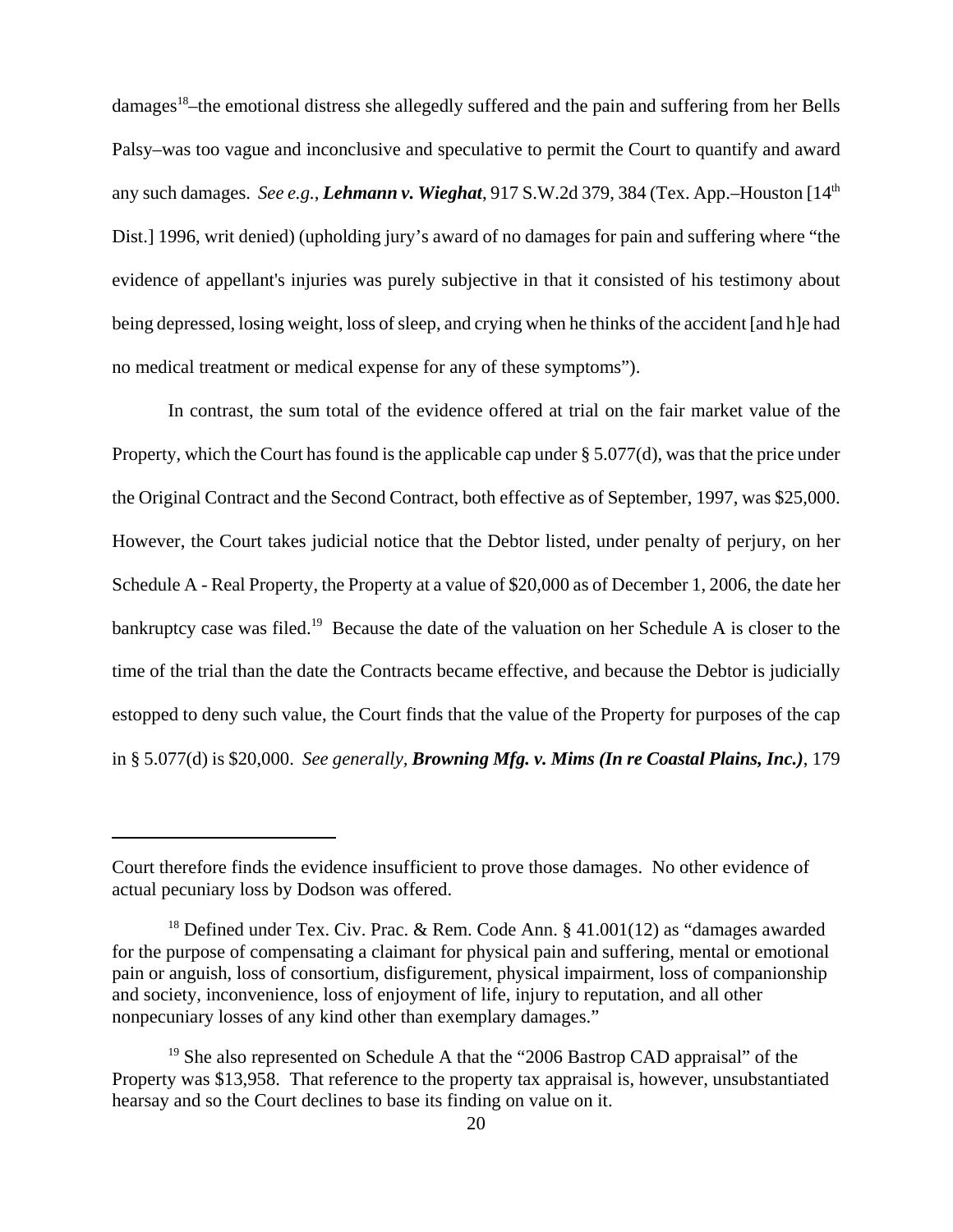F.3d 197 (1999) (finding a debtor's failure to schedule an asset to be a basis for judicial estoppel), *cert. denied sub nom Mims v. Browning Mfg.,* 528 U.S. 1117 (2000).

Accordingly, even if this Court it were to find § 5.077(d) to be constitutionally suspect, Chapter 41 of the Texas Civil Practice & Remedies Code would not apply because, the Court would find, that section's cap on liquidated damages establishes a lower maximum amount of damages (\$20,000) for the particular claim that is the subject of this case, than the limit (\$200,000) established by Chapter 41. According to the plain language of § 41.002(b), therefore, Chapter 41 would not apply and § 41.004(a)'s requirement that more than nominal compensatory damages be proven to permit the award of exemplary damages, therefore, would not apply in this case.

## THE AMOUNT OF THE JUDGMENT

Based on the foregoing, the Court finds and concludes that each Defendant has violated § 5.077 and therefore is liable to the Plaintiff for liquidated damages under § 5.077(d). However, those damages are expressly limited to the value of the Property. The Court finds that the amount of liquidated damages for which each Defendant would be liable under the \$250/day/statement formula in § 5.077(d) exceeds the value of the Property, which the Court has found and concluded is \$20,000.<sup>20</sup> Although under Texas Civil Practice & Remedies Code § 41.006, joint and several liability is not generally permitted for exemplary damages, the Court finds that the 2005 Statute

 $20$  Specifically, Defendant Will E. Perkins would be liable for liquidated damages in the amount of \$250 per day from February 1, 2002, to and including January 31, 2003, plus \$500 per day from February 1, 2003, to and including January 31, 2004, plus \$750 per day from February 1, 2004, to and including the date of entry of judgment in this case. Defendant Will P., Inc. would be liable to the Plaintiff for liquidated damages in the amount of \$250 per day from February 1, 2005, to and including January 31, 2006, plus \$500 per day from February 1, 2006, to and including January 31, 2007, plus \$750 per day from February 1, 2007, to and including January 31, 2008, plus \$1000 per day from February 1, 2008, to and including the date of entry of judgment in this case. The amounts so calculated far exceed \$20,000 for each Defendant.